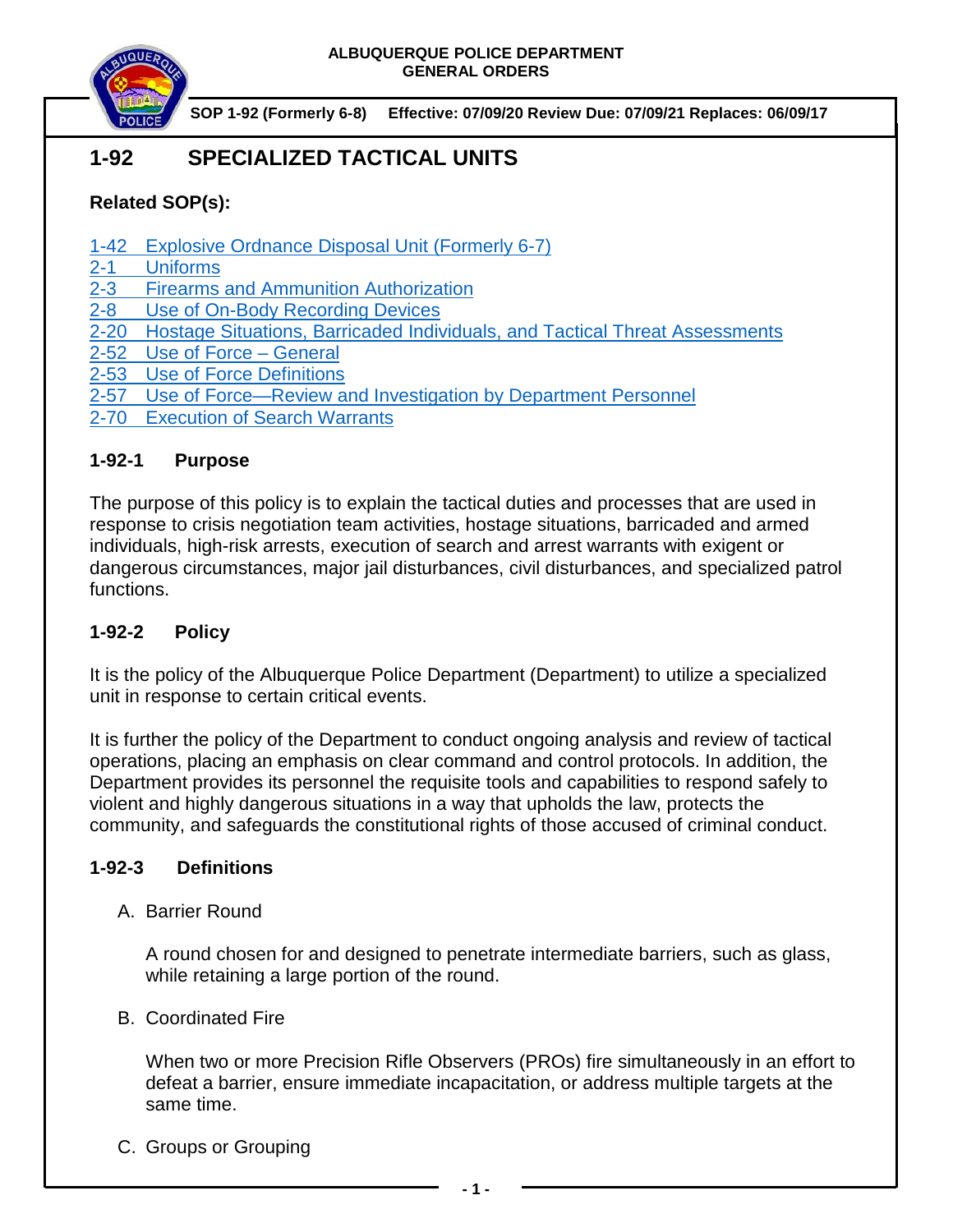

 **SOP 1-92 (Formerly 6-8) Effective: 07/09/20 Review Due: 07/09/21 Replaces: 06/09/17**

A series of three to five rounds fired from the same position using the same aiming point. Discharging a rifle in this fashion is a means to show how consistent a rifle is performing or to diagnose a shooter's performance.

D. Match Grade Ammunition

Ammunition that is suitable for a competitive match. This type of ammunition is designed and manufactured in a way that leads to extremely tight tolerances, a high level of accuracy, and rigid quality control.

E. Minute of Angle (MOA)

An angular unit of measure, which is equal to 1" at 100 yards, 2" at 200 yards, 3" at 300 yards, and so on.

F. Precision Rifle Observer (PRO)

A Department tactical officer with the additional responsibility of being assigned a precision rifle.

G. Tactical Units

Tactical units shall consist of Special Weapons and Tactics (SWAT), Canine (K-9), and Explosive Ordnance Disposal Unit (EOD/Bomb Squad).

H. Unwilling Individual

An individual who is unable to remove themselves from a location due to an extenuating circumstance, such as their proximity to the barricaded/suicidal individual; belief that leaving may escalate the situation; or the individual cannot physically remove himself or herself from a location without assistance.

# **1-92-4 Training**

- A. All personnel are required to participate in all required Department in-service training. In addition, internal training will be conducted on an on-going basis, and at a minimum, on an annual basis in the following topic areas: 7
	- 1. Command and control;
	- 2. Containment;
	- 3. Entry;
	- 4. Apprehension;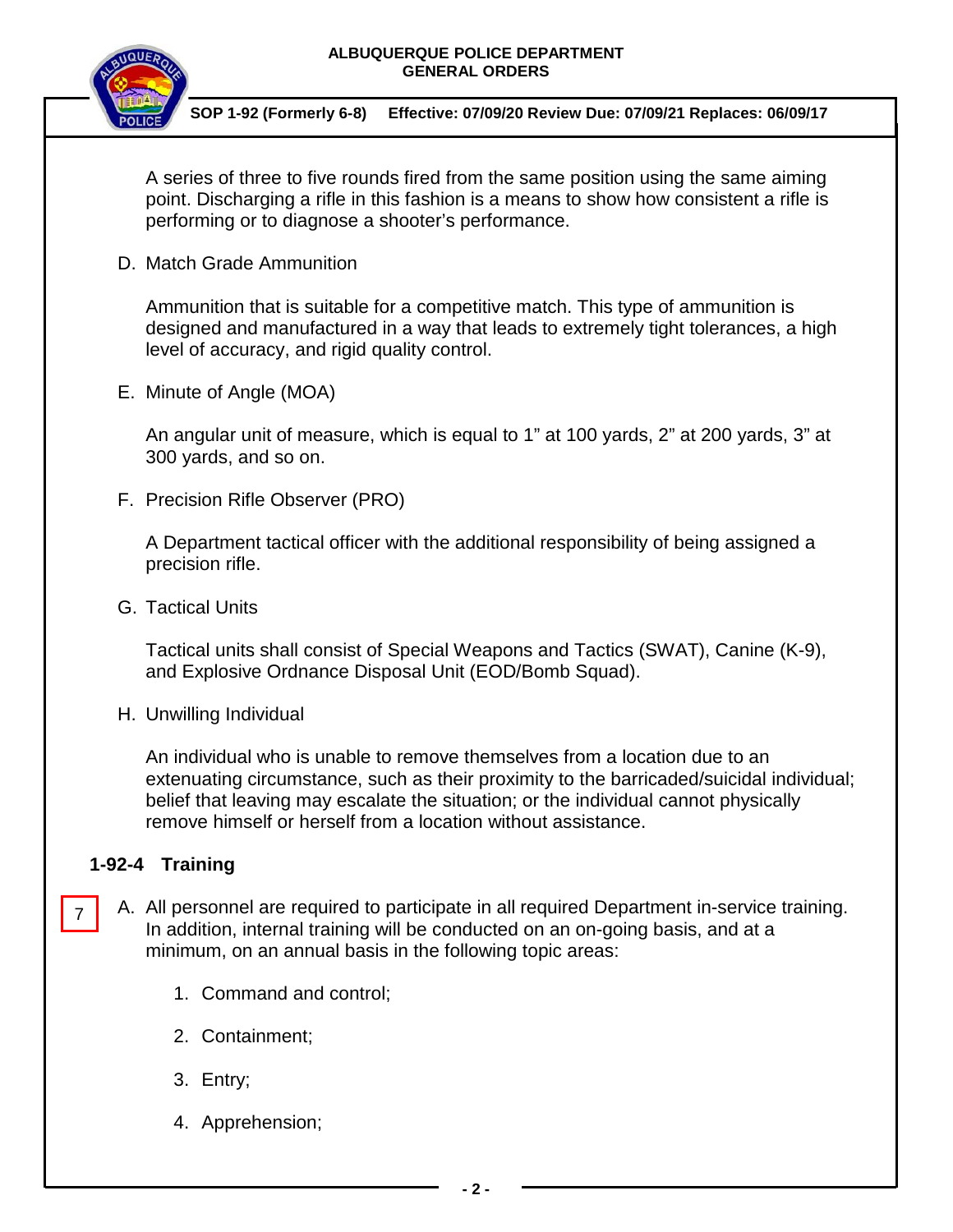

- 5. Rescue;
- 6. Weapons proficiency;
- 7. De-escalation;
- 8. Use of force;
- 9. Crisis intervention;
- 10.Defensive tactics; and
- 11.Other topics as determined by the Tactical Commander.
- B. Physical fitness assessments will be administered bi-annually to each SWAT and K-9 officer to ensure that each officer meets the threshold performance requirements. This policy does not address the physical assessment requirements for EOD officers; refer to SOP 1-42 Explosive Ordnance Disposal Unit (Bomb Squad) (Formerly 6-7). These assessments will include the following:
	- 1. SWAT and K-9 officers will run the SWAT obstacle course wearing Battle Dress Uniform (BDU) pants, duty/call-out boots, a tactical vest, and a helmet. These officers must complete the obstacle course within four minutes and thirty-five seconds (4:35) or less to pass this aspect of the assessment.
	- 2. SWAT, K-9, and EOD officers will participate in the Department physical fitness assessment. Tactical officers must complete each category of the assessment with an overall rating of eighty percent (80%), with no less than sixty percent (60%) in any one category, except for the 1.5-mile run.
	- 3. SWAT and K-9 officers must complete the 1.5-mile run in twelve minutes and twenty seconds (12:20) or less.
	- 4. A Maintenance of Effort (MOE) assessment may be substituted which meets the equivalence of the aerobic and anaerobic measures of the SWAT obstacle course and department assessment standards. The assessment will be approved by the SWAT Sergeant prior to being administered.
	- 5. Officers who do not satisfy the physical fitness assessment standards are allowed to re-test within three months of failing a physical fitness assessment. If officers do not comply with the performance requirements within three months, they will be removed from SWAT, unless they have sustained a documented injury.
	- 6. Officers at the rank of Lieutenant or above will be exempt from the above physical assessment requirements. This exemption also applies to administrative sworn supervisors and administrative officers.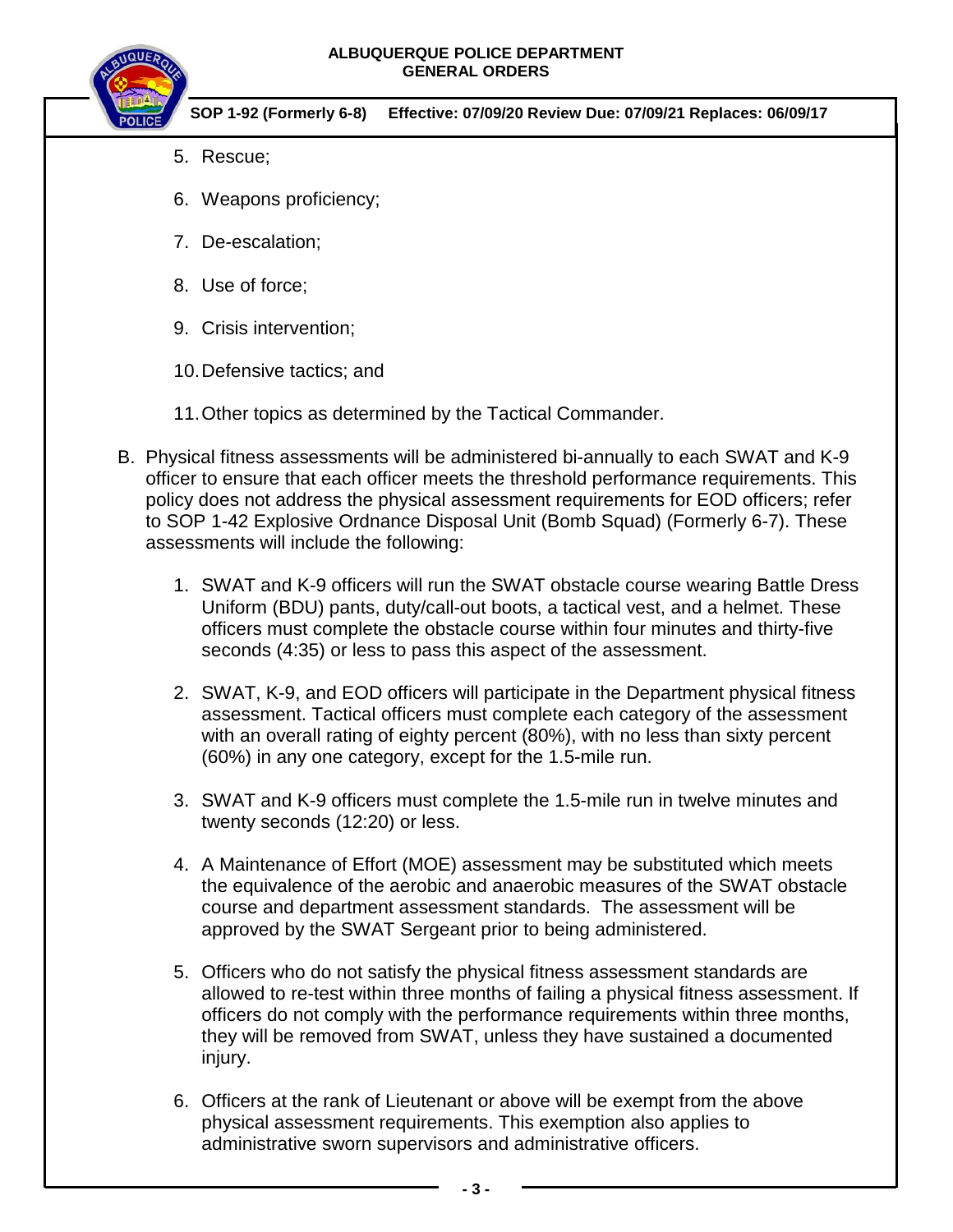

 **SOP 1-92 (Formerly 6-8) Effective: 07/09/20 Review Due: 07/09/21 Replaces: 06/09/17**

- 7. All personnel will maintain proficiency with their assigned weapons, in accordance with SOP 2-3 Firearms and Ammunition Authorization. On a quarterly basis, team members assigned to high-ground team, will be required to qualify with a score of ninety percent (90%) based on shooting at least ten rounds. If a member does not reach a score of ninety percent (90%), the member will be retrained and allowed a second attempt to qualify. If the member fails the second attempt to qualify, the member will be removed from the high-ground team. Members will shoot from varying distances, positions, and lighting conditions. Members will be issued ammunition for this purpose.
- 8. Semi-annually, all team members will fire 40-mm launchers at designated targets in order to ensure continued proficiency in using these weapons based on Department standards.
- 9. Team members will maintain firearms proficiency and qualify semi-annually with their assigned handguns, M-4, shotguns, and any other firearm they are authorized to carry. This requirement is in addition to other Department qualifications, in accordance with SOP 2-3 Firearms and Ammunition Authorization.
- C. Training in Barricaded Operations
	- 1. On at least an annual basis, Department shall train tactical units conducting barricaded individual(s) operations on competencies and procedures that include:
		- a. Threat assessment in determining the appropriate response and necessary resources;
		- b. Mission analysis;
		- c. Determining criminal offense;
		- d. Determining if the individual(s) present suffer from mental illness;
		- e. Requirements for search warrant prior to entry;
		- f. Communication procedures; and
		- g. The role of the Crisis Negotiation Team (CNT).
	- 2. This training will be completed with a scenario approved by the Tactical Commander and will include SWAT, K9, EOD, and CNT.

## **1-92-5 Uniforms**

7

- A. Tactical team members shall wear uniforms that clearly identify them as law enforcement officers as follows:
	- 1. Standard Department uniform;
	- 2. Tactical operation uniform as dictated by assignment and determined by the Tactical Commander;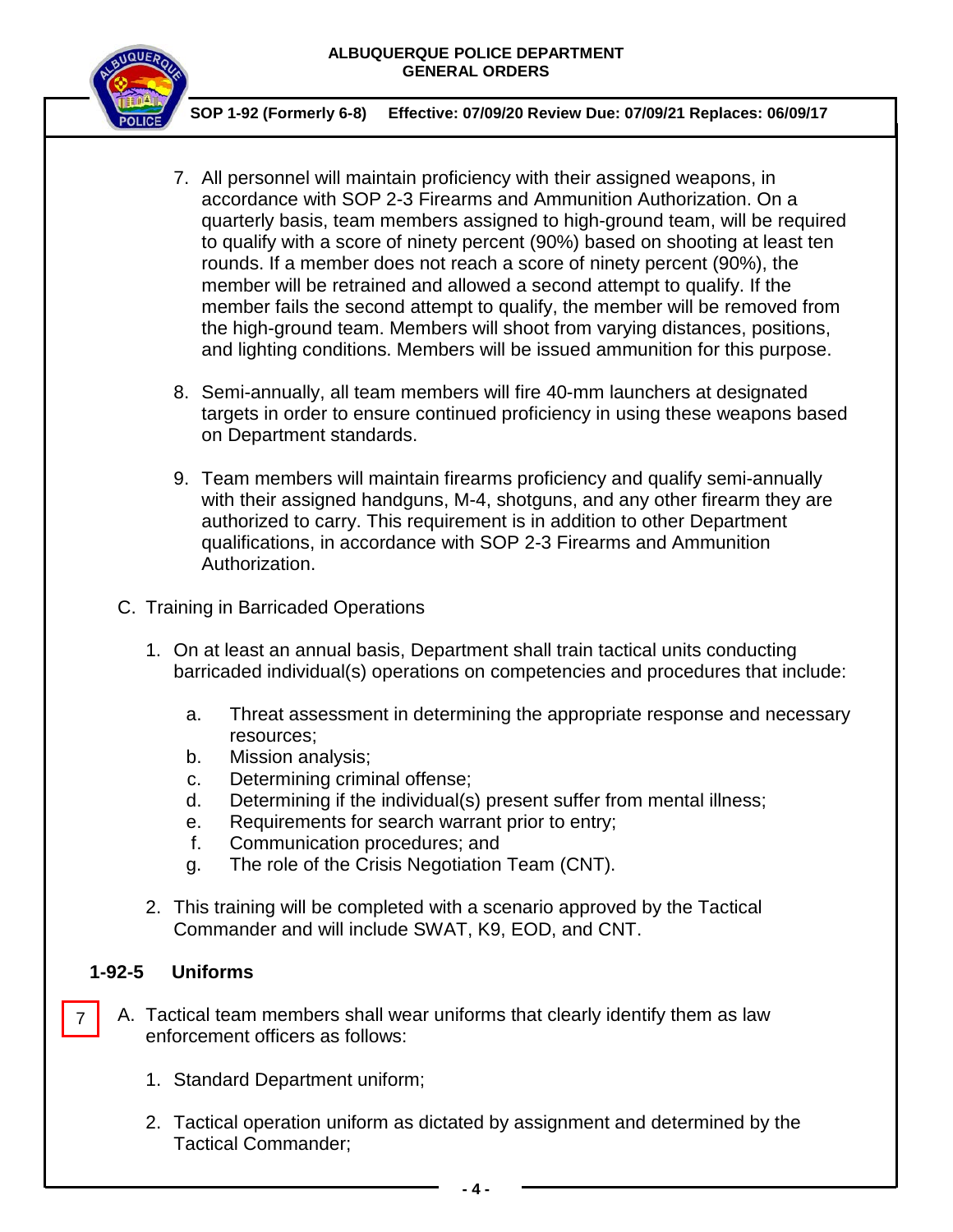

 **SOP 1-92 (Formerly 6-8) Effective: 07/09/20 Review Due: 07/09/21 Replaces: 06/09/17**

- 3. Training uniform as determined by the Tactical Commander; or
- 4. Team members may wear civilian clothes with approval from tactical chain of command (mode dictated by mission requirements such as dignitary protection).
- B. Unit Patch
	- 1. Officers assigned to the Tactical Section, including SWAT team members, are authorized to wear the SWAT patch.
	- 2. Wearing the Patch
		- a. The patch will be worn in accordance with SOP 2-1 Uniforms.
		- b. The patch size will vary based on the uniform and fatigue hat.
		- c. The patch may be sewn-on or embroidered, affixed to either the uniform or hat.
		- d. The olive drab, SWAT patch may be worn on the tactical uniforms of highground and team members, as deemed necessary by the Tactical Commander.
- C. Equipment

7

- 1. Each tactical officer will possess a basic equipment inventory:
	- a. Department-approved helmet;
	- b. Department-approved entry vest;
	- c. Department-approved gloves;
	- d. Eye protection;
	- e. Department-issued on-body recording device;
	- f. Department-issued rifle;
	- g. Department-issued handgun; and
	- h. Department-issued communications.

# **1-92-6 Department-Issued Weapons**

- A. Tactical Section personnel will only be issued Department-approved weapons.
	- 1. Handguns
		- a. Handguns must meet the requirements set forth in SOP 2-3 Firearms and Ammunition Authorization.
		- b. Each tactical officer may be issued two handguns.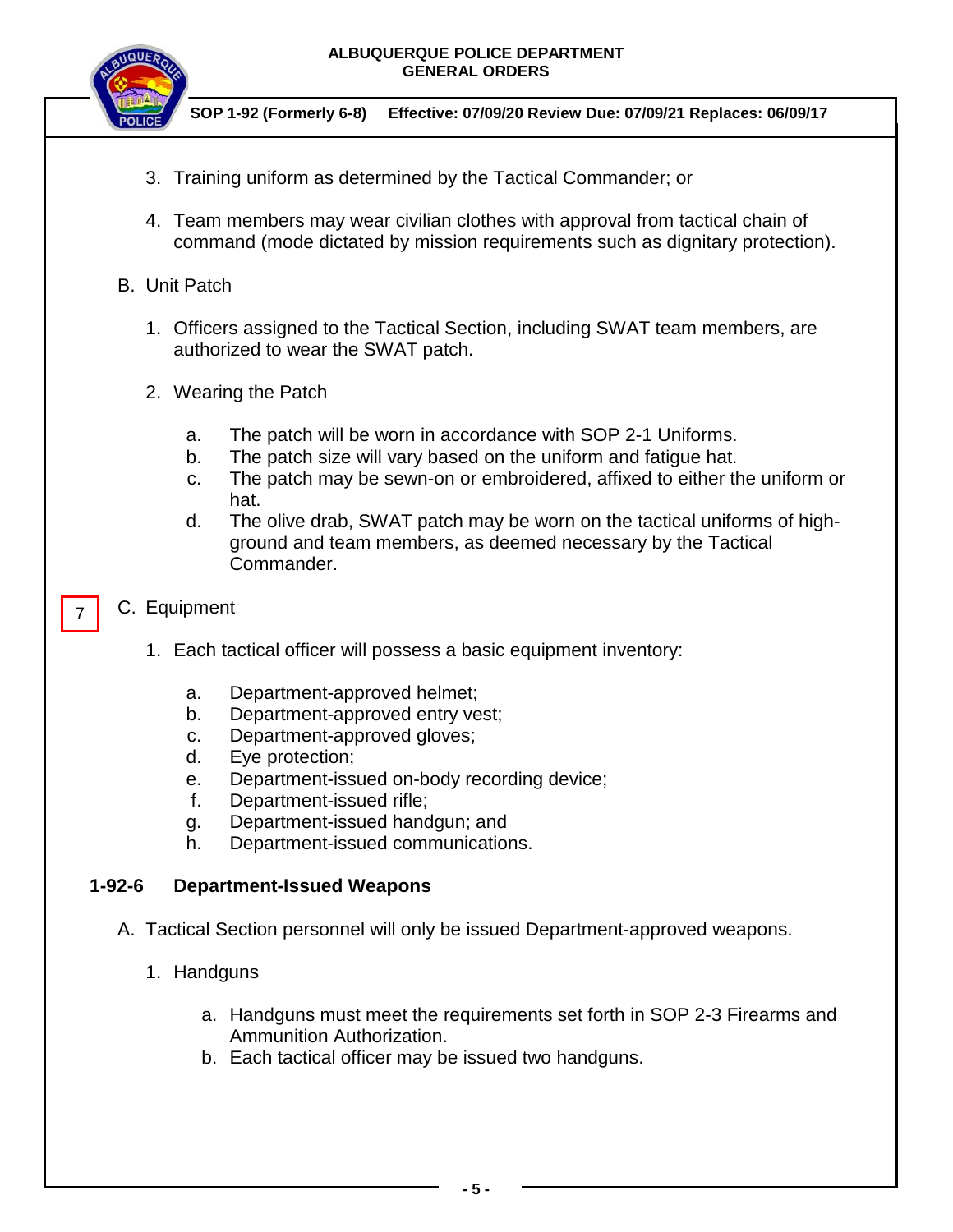**IBUQUERQUE** 

|              | SOP 1-92 (Formerly 6-8)<br>Effective: 07/09/20 Review Due: 07/09/21 Replaces: 06/09/17                                                                                                                                                                                                                                                                                                                                                                                                                                       |
|--------------|------------------------------------------------------------------------------------------------------------------------------------------------------------------------------------------------------------------------------------------------------------------------------------------------------------------------------------------------------------------------------------------------------------------------------------------------------------------------------------------------------------------------------|
| 2. Rifles    |                                                                                                                                                                                                                                                                                                                                                                                                                                                                                                                              |
|              | a. Urban rifles must meet Department requirements and the needs of the<br><b>Tactical Section.</b><br>b. Counter Sniper Rifles<br>These rifles must meet Department requirements and the needs of the<br>Ι.<br><b>Tactical Section.</b><br>In this role, officers will be issued standard ammunition quantities for<br>ii.<br>training and qualifications.                                                                                                                                                                   |
|              | 3. Authorized Ammunition                                                                                                                                                                                                                                                                                                                                                                                                                                                                                                     |
| 3            | Tactical officers may carry military ball, soft point, or hollow point<br>a.<br>ammunition in their rifles, consistent with their training and the specific<br>mission at hand.<br>b.<br>Armor piercing rounds may be used by tactical officers for unique situations<br>after approval by the supervisor.                                                                                                                                                                                                                   |
| 3            | 4. Training and Qualifications                                                                                                                                                                                                                                                                                                                                                                                                                                                                                               |
|              | Prior to duty carry, each officer will demonstrate proficiency in the ability to<br>a.<br>properly function the weapon, clear malfunctions, and pass qualification<br>shoots at ranges out to 100 yards.<br>Officers will train throughout the year in various situations, distances, and<br>b.<br>lighting conditions.<br>Officers will qualify twice a year (every six months).<br>C.<br>The SWAT Training Coordinator will facilitate and maintain training records,<br>d.<br>qualification scores, and training courses. |
|              | 5. Security                                                                                                                                                                                                                                                                                                                                                                                                                                                                                                                  |
| 6            | a. Officers will be held responsible for securing their weapon in the locked<br>vaults or in the trunk of their assigned police unit.                                                                                                                                                                                                                                                                                                                                                                                        |
| $1 - 92 - 7$ | <b>Chain of Command and Duties</b>                                                                                                                                                                                                                                                                                                                                                                                                                                                                                           |
|              | A. The Special Operations Division (SOD) Commander:                                                                                                                                                                                                                                                                                                                                                                                                                                                                          |
|              | 1. Will be the rank of Commander.                                                                                                                                                                                                                                                                                                                                                                                                                                                                                            |
|              | 2. Will oversee the SOD and fulfill all responsibilities of a Department Commander.                                                                                                                                                                                                                                                                                                                                                                                                                                          |
|              | 3. Must successfully complete a nationally recognized tactical command school within<br>one year of appointment.                                                                                                                                                                                                                                                                                                                                                                                                             |
|              | B. The Tactical Commander shall:                                                                                                                                                                                                                                                                                                                                                                                                                                                                                             |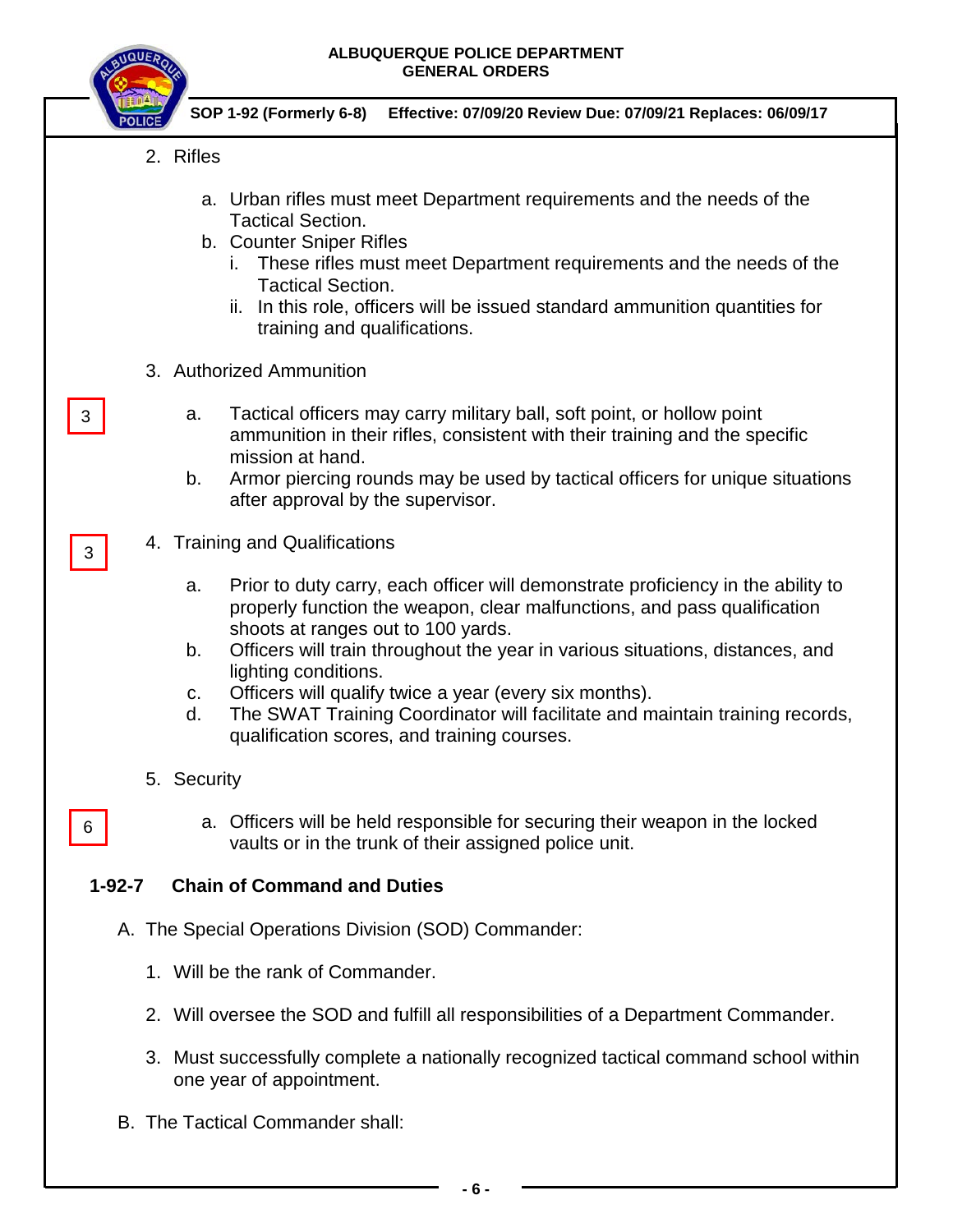| ALBUQUERQUE POLICE DEPARTMENT<br><b>IQUE</b><br><b>GENERAL ORDERS</b>                                                                                                                                                                                                                                                                                                                                                                                                                                                                                                                                                                                                                                                                                                                                                                                                                                                                                                                                                                                                                                                                                                                                                                                                                                                                                                                                                                                                                                                                       |
|---------------------------------------------------------------------------------------------------------------------------------------------------------------------------------------------------------------------------------------------------------------------------------------------------------------------------------------------------------------------------------------------------------------------------------------------------------------------------------------------------------------------------------------------------------------------------------------------------------------------------------------------------------------------------------------------------------------------------------------------------------------------------------------------------------------------------------------------------------------------------------------------------------------------------------------------------------------------------------------------------------------------------------------------------------------------------------------------------------------------------------------------------------------------------------------------------------------------------------------------------------------------------------------------------------------------------------------------------------------------------------------------------------------------------------------------------------------------------------------------------------------------------------------------|
| SOP 1-92 (Formerly 6-8)<br>Effective: 07/09/20 Review Due: 07/09/21 Replaces: 06/09/17                                                                                                                                                                                                                                                                                                                                                                                                                                                                                                                                                                                                                                                                                                                                                                                                                                                                                                                                                                                                                                                                                                                                                                                                                                                                                                                                                                                                                                                      |
| 1. Hold the rank of Lieutenant.                                                                                                                                                                                                                                                                                                                                                                                                                                                                                                                                                                                                                                                                                                                                                                                                                                                                                                                                                                                                                                                                                                                                                                                                                                                                                                                                                                                                                                                                                                             |
| 2. Control all tactical operations, critical incidents, and tactical team deployments.<br>$\mathbf{7}$                                                                                                                                                                                                                                                                                                                                                                                                                                                                                                                                                                                                                                                                                                                                                                                                                                                                                                                                                                                                                                                                                                                                                                                                                                                                                                                                                                                                                                      |
| 3. Be directly responsible for the overall operations of the Tactical Section.                                                                                                                                                                                                                                                                                                                                                                                                                                                                                                                                                                                                                                                                                                                                                                                                                                                                                                                                                                                                                                                                                                                                                                                                                                                                                                                                                                                                                                                              |
| 4. Coordinate all tactical operations and critical incidents, as well as the deployment<br>of the tactical team.                                                                                                                                                                                                                                                                                                                                                                                                                                                                                                                                                                                                                                                                                                                                                                                                                                                                                                                                                                                                                                                                                                                                                                                                                                                                                                                                                                                                                            |
| 5. The Tactical Commander must successfully complete a nationally recognized<br>N/A<br>tactical command school within one year of transfer into this position.                                                                                                                                                                                                                                                                                                                                                                                                                                                                                                                                                                                                                                                                                                                                                                                                                                                                                                                                                                                                                                                                                                                                                                                                                                                                                                                                                                              |
| C. SWAT Sergeant                                                                                                                                                                                                                                                                                                                                                                                                                                                                                                                                                                                                                                                                                                                                                                                                                                                                                                                                                                                                                                                                                                                                                                                                                                                                                                                                                                                                                                                                                                                            |
| 1. The Sergeant is the direct supervisor of SWAT during tactical operations<br>and daily activities.                                                                                                                                                                                                                                                                                                                                                                                                                                                                                                                                                                                                                                                                                                                                                                                                                                                                                                                                                                                                                                                                                                                                                                                                                                                                                                                                                                                                                                        |
| 2. The Sergeant shall be directly responsible to the Tactical Commander. Duties and<br>responsibilities shall include, but are not limited to, the following. The SWAT<br>Sergeant shall:                                                                                                                                                                                                                                                                                                                                                                                                                                                                                                                                                                                                                                                                                                                                                                                                                                                                                                                                                                                                                                                                                                                                                                                                                                                                                                                                                   |
| Notify the Tactical Commander of any mission changes or conflict of<br>a.<br>missions as soon as possible;<br>Conduct formal monthly inspections of all team members' appearance and<br>b.<br>equipment appropriation, maintenance, care, and inventory, including:<br>Issued and shared equipment;<br>Needed replacement of equipment;<br>iii. Stored and secured equipment;<br>iv. Location of equipment necessary during an event; and<br>v. Maintenance and inspection of equipment.<br>Contact the Emergency Communications Center (ECC) directly prior to a<br>b.<br>team's mission and advise him or her of the location of the assignment;<br>Be responsible for personnel reporting to their assignments equipped and<br>c.<br>on time;<br>Work the same assignments and hours as team members;<br>d.<br>Maintain an up-to-date list of phone numbers and addresses for team<br>е.<br>members;<br>f.<br>Actively instruct and direct subordinates in new methods and techniques to<br>improve efficiency and effectiveness;<br>Ascertain the capabilities and special skills of subordinates;<br>g.<br>Ensure the physical fitness of the team;<br>h.<br>Monitor team days off, comp time, and vacation;<br>i.<br>Schedule physical training, physical fitness tests, recertification training,<br>j.<br>firearms qualifications, and MOE assessment for all team members;<br>k.<br>Train subordinates in SWAT Sergeant duties so they may assume<br>command if necessary;<br>Assume Tactical Commander duties if necessary;<br>I. |
| - 7 -                                                                                                                                                                                                                                                                                                                                                                                                                                                                                                                                                                                                                                                                                                                                                                                                                                                                                                                                                                                                                                                                                                                                                                                                                                                                                                                                                                                                                                                                                                                                       |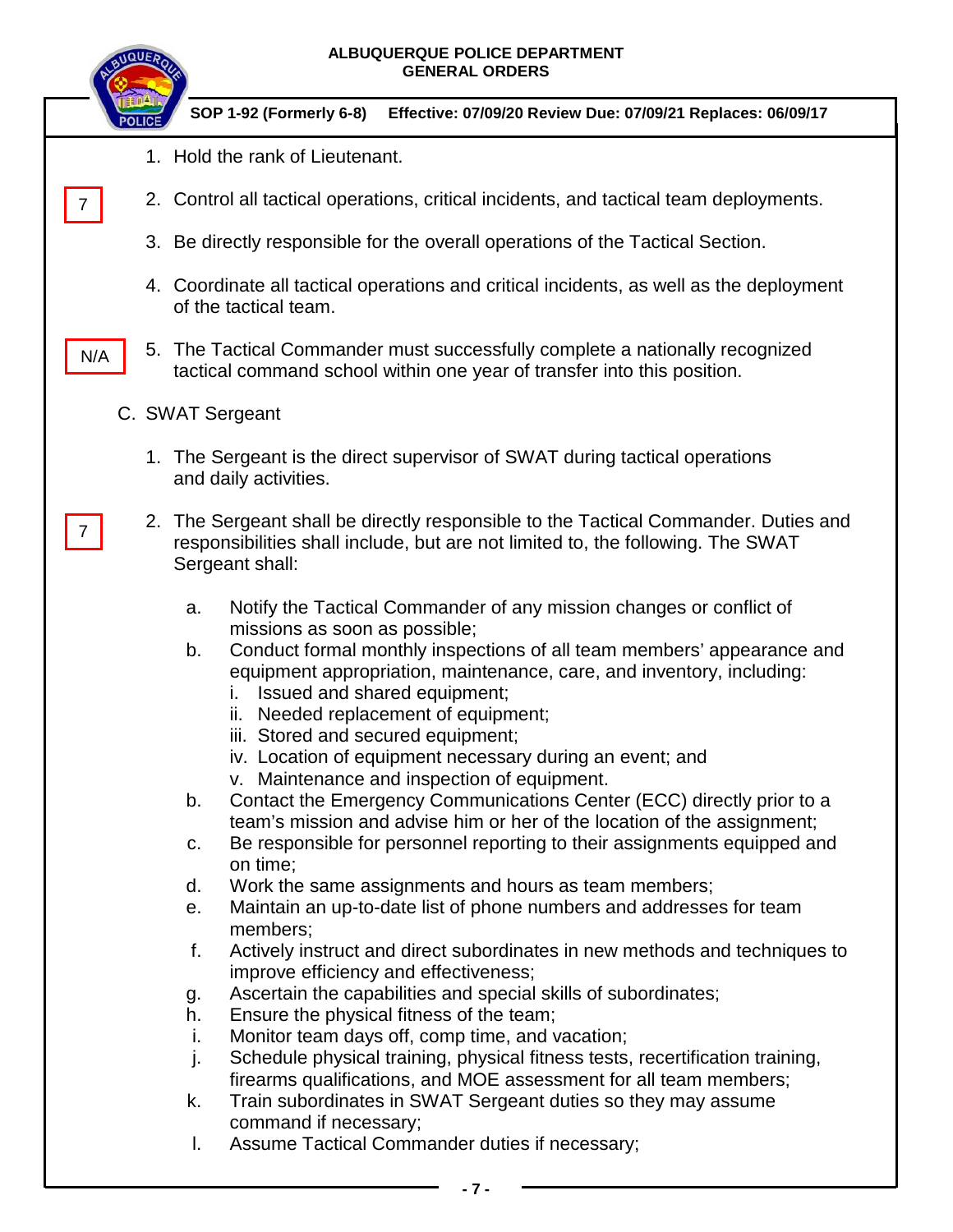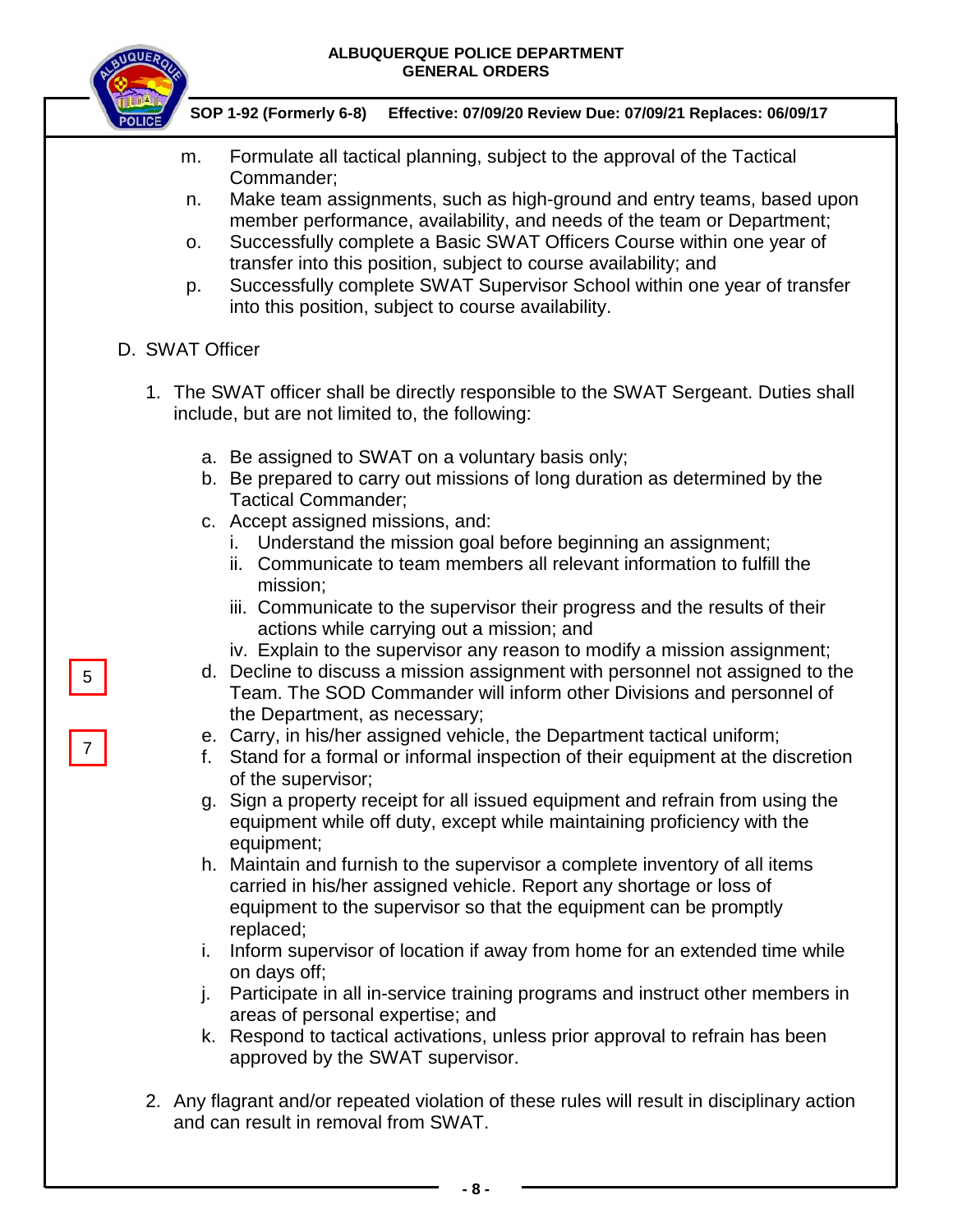

### **SOP 1-92 (Formerly 6-8) Effective: 07/09/20 Review Due: 07/09/21 Replaces: 06/09/17**

- E. Team Leader and Assistant Team Leader
	- 1. The team leader is a member of SWAT and is selected based on his/her performance and experience in assisting the SWAT Sergeant with mission planning, deploying officers during incidents, and acting as a tactical advisor prior to and during tactical activation.
	- 2. The assistant team leader is a member of SWAT and is selected based on his/her performance and experience to assist the SWAT Team Leader, as necessary, and substitute for the SWAT Team Leader in the SWAT Team Leader's absence.
	- 3. The team leader and assistant team leader are assigned to the position by the SWAT Sergeant and the Tactical Commander.
	- 4. The SWAT Sergeant will supervise the team leader and assistant team leader.
	- 5. These positions will require two or more years of service with Department SWAT, unless waived by the Tactical Commander.
	- 6. Officer(s) must have exemplary performance on call-outs and critical incidents.
	- 7. Officer(s) must have a satisfactory or higher rating on all Employee Work Plans.
	- 8. Officers must conduct themselves in a positive and professional manner, as well as possess leadership skills and the ability to guide others.
	- 9. Individuals must be willing to assist the supervisors in carrying out the goals and mission of the Tactical Section.
	- 10.The team leader and assistant team leader will be responsible for assisting the SWAT Sergeants in tactical planning for critical incidents.
	- 11.Officers shall successfully complete a SWAT Team Leader development course within one year of transfer to the position(s), subject to course availability.
- F. Precision Rifle Observer (PRO)
	- 1. All PROs must currently be assigned to the Department tactical team.
	- 2. The PRO shall train a minimum of two days a month. Any additional training requested shall be at the discretion of the SWAT Sergeant.
		- 3. All PROs will complete a 20-round qualification each quarter.
		- 4. Selection

7

6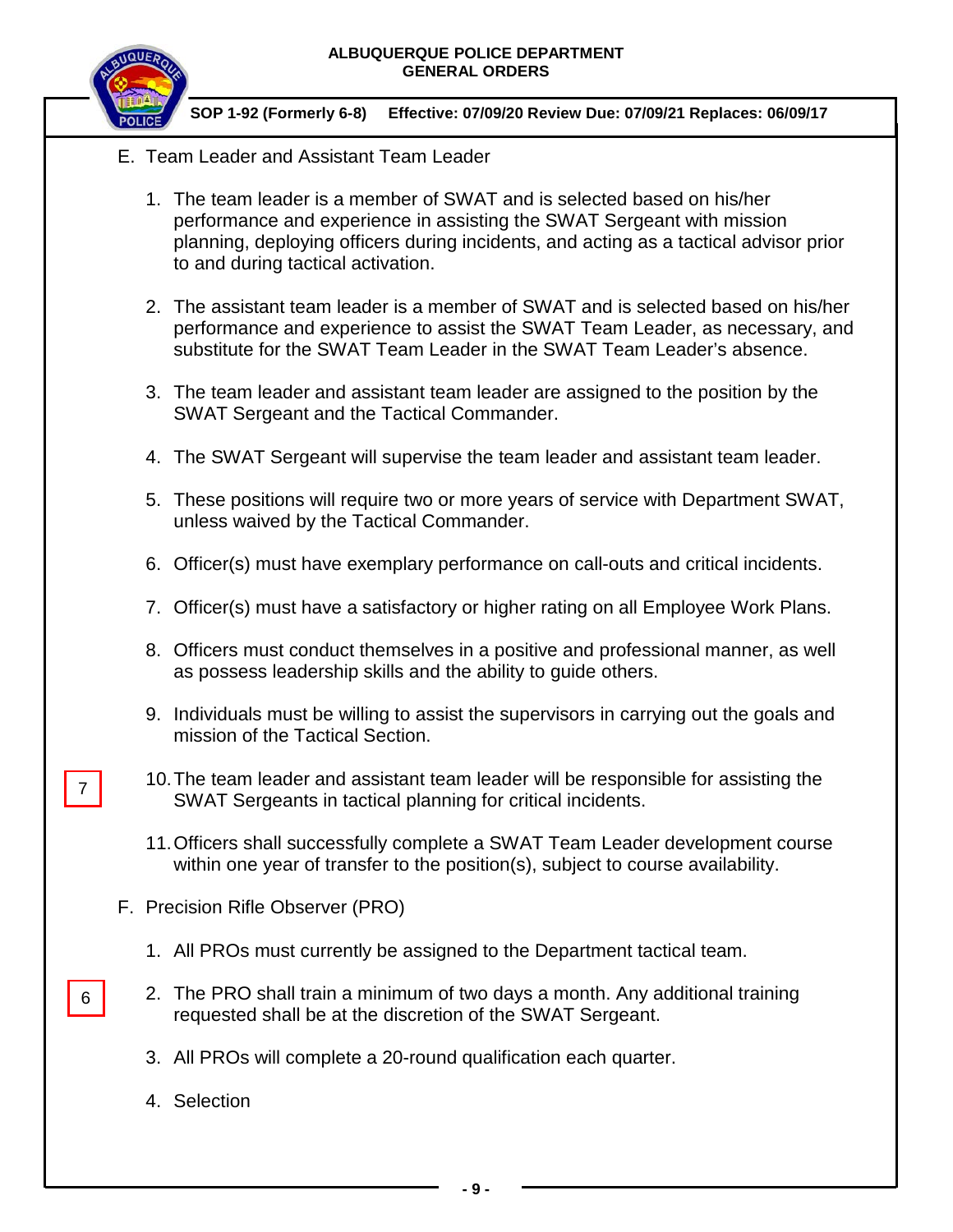

 **SOP 1-92 (Formerly 6-8) Effective: 07/09/20 Review Due: 07/09/21 Replaces: 06/09/17**

a. An experienced tactical officer who is well-versed in SWAT tactics, the legal requirements for using deadly force, and who has proven repeatedly in training and practical scenarios the ability to perform under pressure. PRO personnel shall be chosen by the SWAT Sergeant with final approval from the Tactical Commander and Commander. The Sergeant will rely heavily on the recommendation from the current PRO Team Leader, as he is the subject matter expert. If there is a difference of opinion on who the next PRO is to be, this will be documented in a memorandum, stating the reasons for the Sergeant's decision.

## 5. Expectations

- a. During call-outs, PROs are expected to provide precision rifle support, gather important information, and concisely relay that information.
- b. In preparation for these call-outs, PROs are expected to pass all unit firearms qualifications including the PRO qualification. They are required to attend and successfully complete a Precision Rifle school and consistently attend ongoing PRO team training.
- 6. Weapons and Ammunition Standards
	- a. PROs will deploy with either a bolt action or semi- automatic .223, .308, .300, or .50 caliber rifles capable of 1 Minute of Angle (MOA) performance. The manufacturer, model, and accessories are determined by the PRO Team and are subject to the approval of the SWAT Commander.

# 7. Equipment

7

- a. The minimum equipment necessary to deploy as PRO is a rifle, ammunition, a handgun, police identification, and a police radio. PRO officers are encouraged to develop their own pack based on mission and personal needs.
- 8. Fire Orders
	- a. The standing order for PROs is that officers are expected to make personal observations, conclusions, and use of force decisions as any other officer would in similar circumstances.
- 9. Callout Deployment Procedures
	- a. The first arriving PRO will assess if there is a deployable PRO position and deploy to that position after a brief consultation with the on-scene sergeant. The first deployed PRO is expected to begin providing information that will aid in the deployment of the remainder of the team as well as provide an immediate over-watch for those officers moving into position.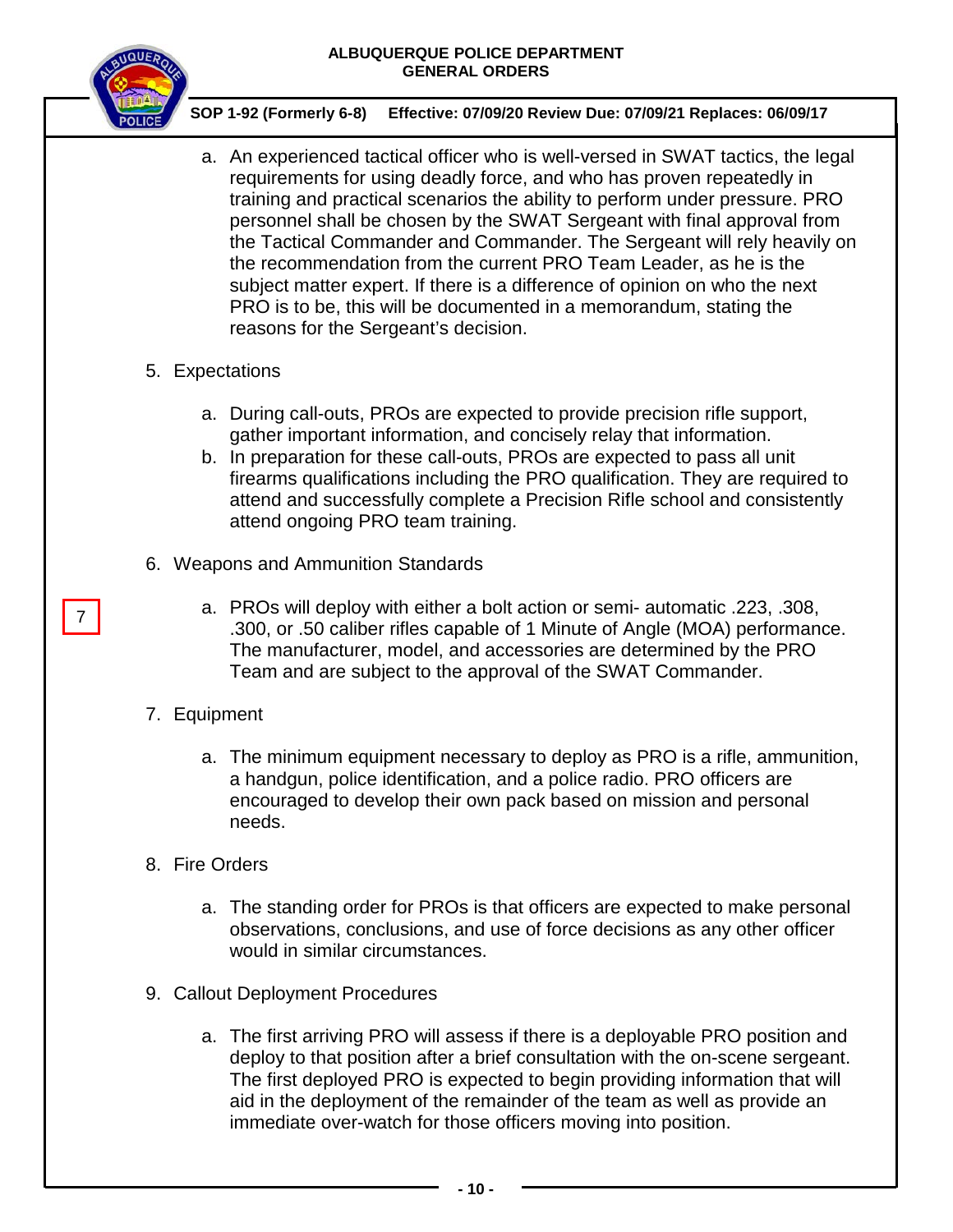

 **SOP 1-92 (Formerly 6-8) Effective: 07/09/20 Review Due: 07/09/21 Replaces: 06/09/17**

## 10.Warrant Operations

- a. During the service of a search warrant, PROs may be deployed in advance of the entry team to provide intelligence and over-watch. They may also be deployed during the approach or withdrawal of the entry team if necessary.
- 11.Counter Sniper
	- a. Department SWAT PROs may be deployed to counter these potential attackers. Department PROs may be deployed in vantage points that allow for quick observation, identification, and engagement of these threats if necessary.

## 12.Mission Support

a. PROs may be asked to provide over-watch for other units engaged in the performance of their duties. This could include over-watch for K-9 Units, Bomb Technicians, officers engaged in crowd management, or undercover officers while engaged in undercover operations. They may also be deployed in any situation where the Tactical Commander deems it necessary to provide over-watch.

## G. PRO Team Leader

- 1. The PRO Team Leader is a member of SWAT and based on his/her performance and experience, is selected to be responsible for SWAT's highground element.
- 2. The PRO Team Leader coordinates SWAT training and maintains SWAT training records and coordinates with the SWAT Sergeant on high-ground officer deployment during activations.

## **1-92-8 Tactical Team Duties**

- A. In addition to their assigned duties and responsibilities, the tactical teams will provide supplemental staffing for other divisions as they may be assigned and aid other law enforcement agencies when designated. If the services provided will be tactical in nature, the operation will be pre-planned and approved by the Tactical Lieutenant.
	- 1. When not on activation, training, or tactical assignments, the tactical teams will be used to respond to calls for service. Dispatchers are authorized to direct calls for police service to Team Officers.
	- 2. A Tactical Team Sergeant is responsible for assigning teams to specific Area Commands.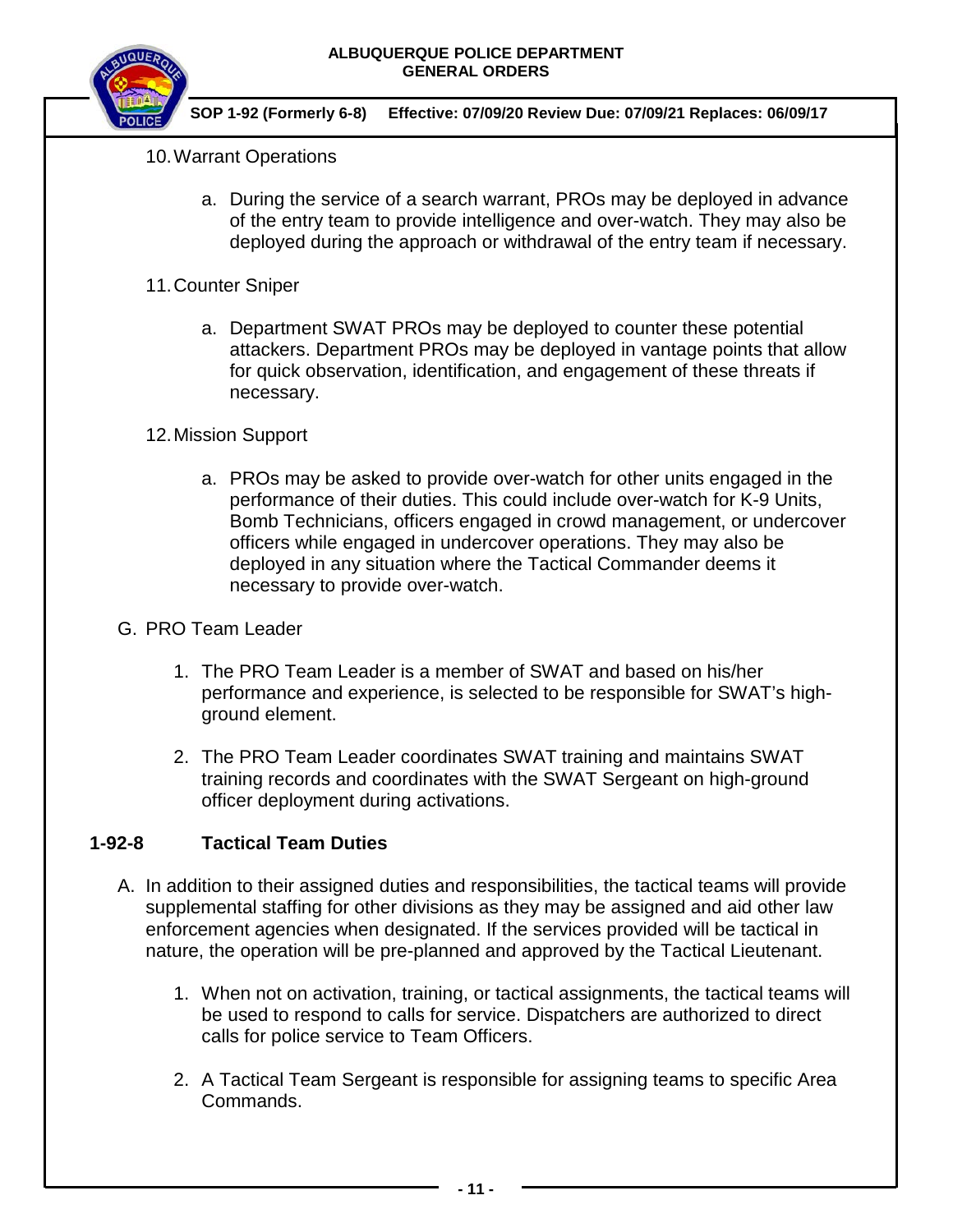

6

 **SOP 1-92 (Formerly 6-8) Effective: 07/09/20 Review Due: 07/09/21 Replaces: 06/09/17**

- 3. When a request for assistance is approved by the SOD Commander, Tactical Commander, or SWAT Sergeant, SWAT may be assigned to assist tactical teams from other jurisdictions.
- B. Tactical will be requested to respond to the following critical events:
	- 1. Hostage situations;
	- 2. Barricaded individual(s) who meet the criteria of SOP 2-20 Hostage Situations, Barricaded individuals, and Tactical Threat Assessments;
	- 3. Sniper situations;
	- 4. Execution of high-risk or potentially dangerous arrests, in accordance with the Standard Operating Procedure(s) indicated in the above section "Related SOP(s)";
	- 5. Execution of high-risk search/arrest warrants, as described in this SOP;
	- 6. Area searches involving violent, fleeing felons;
	- 7. Dignitary protection details;
	- 8. Major jail disturbances; and
	- 9. Major civil disturbance support.

## **1-92-9 Deployments**

- A. Hostage Situations
- 6
	- 1. SWAT will be called as soon as a hostage situation occurs.
	- 2. The goal of the team will be to utilize a combined response of negotiations and tactical deployment to ensure the safe release of the hostage(s) and the apprehension of the offender(s).
	- 3. The team may assist Field Services in containment and evacuation of endangered citizens.
	- 4. The Team Sergeant or team leader will develop the plan to address the situation.
	- 5. Field Services will be responsible for maintaining the outer perimeter and will coordinate their actions through the Tactical Commander.
	- 6. The team members will maintain the inner perimeter and high-ground positions.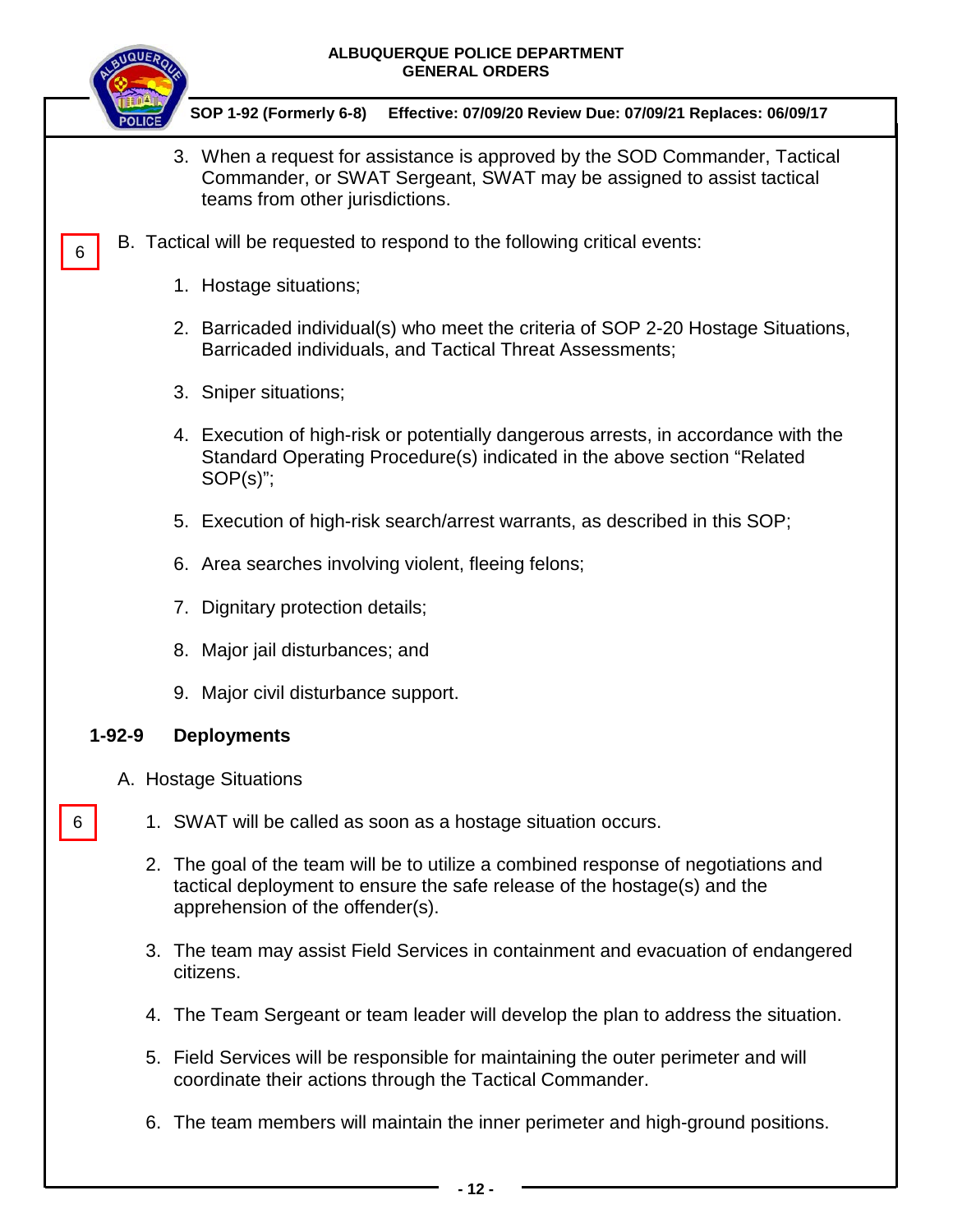

7

- 7. Media releases concerning the tactical situation, response, and/or resolution will be issued by the Public Information Officer, Tactical Commander or the senior officer at the scene.
- 8. Negotiations with individual(s) will be conducted by tactical personnel or the CNT, unless otherwise approved by the Tactical Commander or Team Leader.
	- a. If prior to the arrival of tactical units and CNT personnel, field officers have established positive communication and/or dialog with the individual, the Tactical Commander and CNT Team Leader will assess the communication.
	- b. Should it be determined that the field officer continued the dialog, a CNT team member will assume the role of a Coach to assist in the conversation and relay pertinent information to the Tactical Commander and CNT Team Leader.
- 9. Once the situation has been resolved, an After-Action Review (AAR) will be prepared and submitted by the Tactical Commander or his designee.
- B. Barricaded Individual(s) who meet criteria for tactical deployment (Refer to SOP 2-20 Hostage Situations, Barricaded Individuals, and Tactical Threat Assessments).
	- 1. To reduce response and deployment time, the tactical team should be called as soon as the situation occurs.
		- a. Barricaded individual(s) will be given time to surrender if safety allows.
		- b. Chemical agents are authorized and recommended for deployment when a barricaded individual(s) refuses to surrender. If chemical agents are to be used, the Fire Department will be notified to stand by at the outer perimeter.
		- c. Additional force or entry into a building will be used only upon the authorization of the tactical team on-scene Commander.
	- 2. The Team may assist Field Services in evacuating endangered citizens.
	- 3. The Team will develop a tactical plan and implement it when necessary.
	- 4. The Team will maintain the inner perimeter and high-ground positions.
	- 5. All commands will be communicated by the Team Sergeant to team members after deliberation with the on-scene Tactical Commander.
	- 6. Negotiations with individual(s) will be conducted by tactical personnel or the CNT, unless otherwise approved by the Tactical Commander or team leader.
		- a. If prior to the arrival of tactical units and CNT personnel, field officers have established positive communication and/or dialog with the individual, the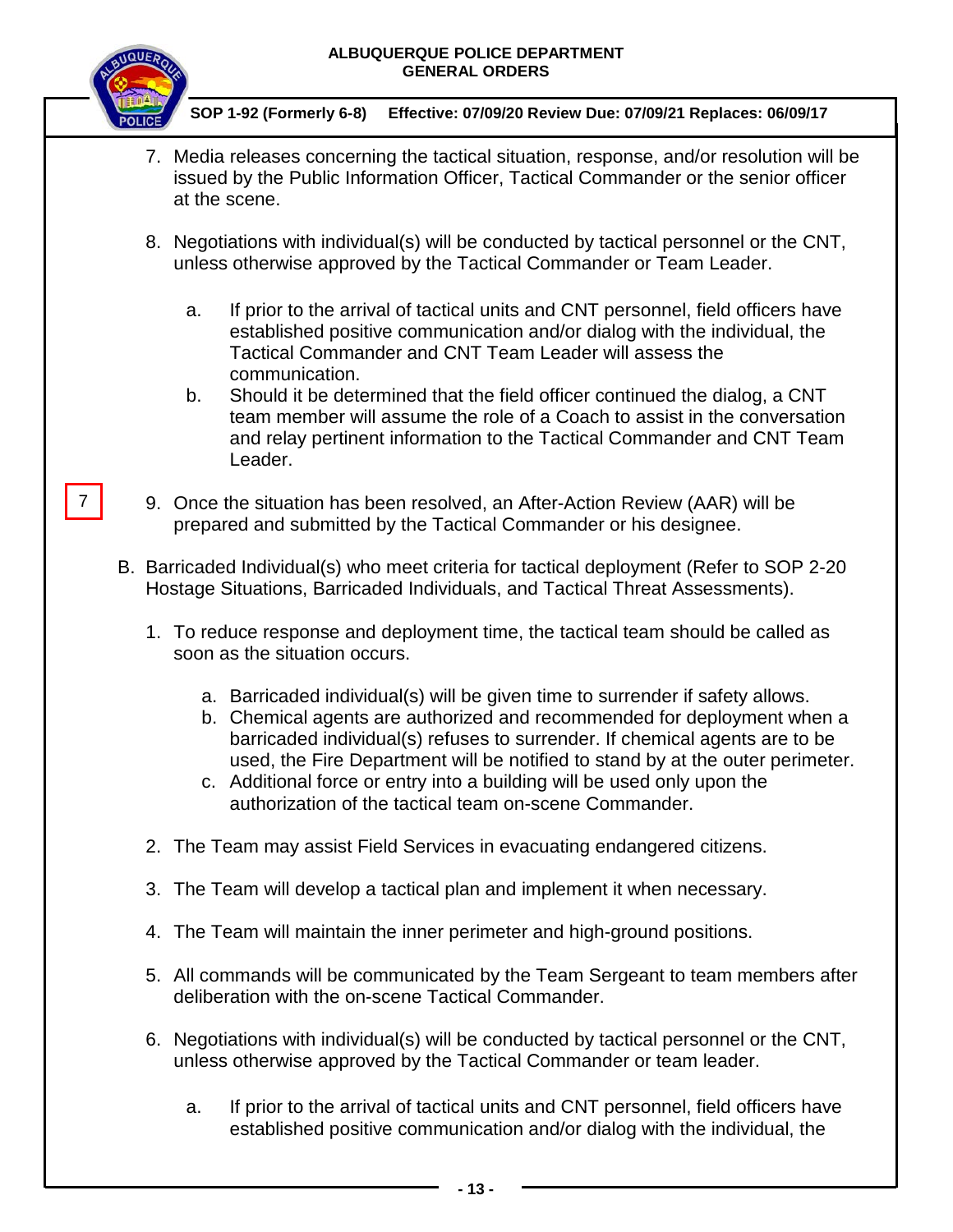

6

6

 **SOP 1-92 (Formerly 6-8) Effective: 07/09/20 Review Due: 07/09/21 Replaces: 06/09/17**

Tactical Commander and CNT Team Leader will assess the communication.

- b. Should it be determined that the field officer continued the dialog, a CNT team member will assume the role of a Coach to assist in the conversation and relay pertinent information to the Tactical Commander and CNT Team Leader.
- 7. Once the situation has been resolved, an AAR will be prepared and submitted by the Tactical Commander or his designee overseeing the activation within twenty (20) days. The Commander's review will be completed within ten (10) days.
- C. Use of tactical units in Response to Barricaded or Suicidal and Barricaded Individual(s)
	- 1. The tactical team will respond to barricaded or suicidal and barricaded situations only when one or more of the following conditions is present:
		- a. The individual has a confirmed violent felony warrant;
		- b. The individual is currently committing a violent felony crime;
		- c. The individual is currently committing a non-violent felony crime and has a documented violent history;
		- d. The individual has a non-violent felony warrant and has a documented violent history;
		- e. The individual is armed with a firearm and an on-scene officer can confirm that the individual has discharged the firearm;
		- f. The individual is armed in a public area and displaying an immediate threat of violence; or
		- g. There is positive confirmation of the presence of an unwilling individual who is unable to leave the location of a suicidal and/or barricaded individual.
	- 2. The Tactical Commander will make the final determination on the use of tactical units on all situations.

# D. Search/Arrest Warrants

- 1. The tactical team will be responsible for entering any structure and securing individual(s) in order to permit the investigating unit to safely execute the warrant under any of the following conditions:
	- a. Search warrants must meet the Search Warrant Risk Assessment Matrix (RAM);
	- b. The location has been fortified against entry by law enforcement;
		- i. Fortifications and modifications made with the specific intent to deny or significantly delay law enforcement entry into the primary access points of a structure and
		- ii. Primary access points include the front door, back door, garage door or side door;
			- **- 14 -**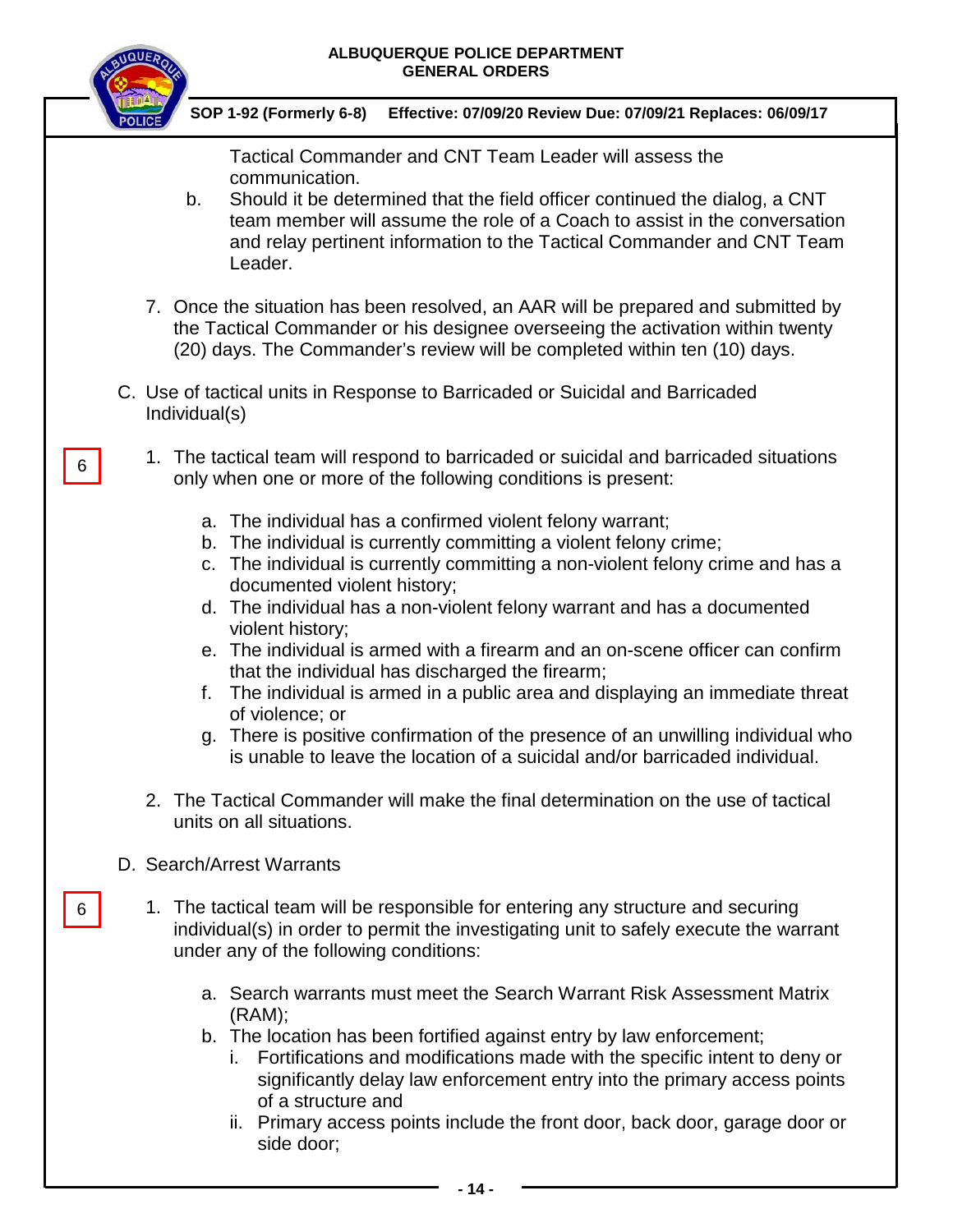

- c. There is reason to believe the individual(s) is armed and will use weapons against law enforcement officers;
- d. The individual's(s') background reveals a propensity toward violence;
- e. There is no practical way the individual(s) can be arrested outside the location;
- f. The target location is believed to be a drug manufacturing point or a largescale drug distribution center; or
- g. The individual is in a location where neighborhood empathy could cause hostile reaction to police.
	- i. Sympathetic Individual(s): Verified credible information of individual(s) who are sympathetic to the individual(s) and will attempt to impede law enforcement objectives.
- E. SOD will be responsible for ensuring that random or directed audits are conducted of all RAM Logs. The audits will be conducted to ensure that all Matrices are being utilized properly. 7
	- F. Armored Vehicle
		- 1. Terminology
			- a. MRAP Mine Resistant Ambush Protection
			- b. BearCat armored vehicle
			- c. ROOK armored skid steer with attachments
		- 2. The general purpose of these vehicles is to allow the safe movement of individuals through areas made dangerous by hostile gunfire or threat thereof.
		- 3. Emergency Use
			- a. The armored vehicle may be used to rescue citizens who are stranded in a dangerous position by hostile gunfire or threat thereof.
			- b. The vehicle may be used to lessen the risk of loss of life and to quickly deploy officers during the resolution of a high-risk tactical situation.
			- c. Prior to deployment of the armored vehicle, the Tactical Commander at the scene should be briefed on:
				- i. The history of the incident, including deaths, injuries, and property damage;
				- ii. The potential danger posed by the individual(s); and
				- iii. Specific reasons to deploy an armored vehicle.
		- 4. Non-Emergency Use
			- a. An armored vehicle will be used periodically in training operations to familiarize officers with its capabilities.
			- b. An armored vehicle may be used periodically in static displays for educational or community purposes.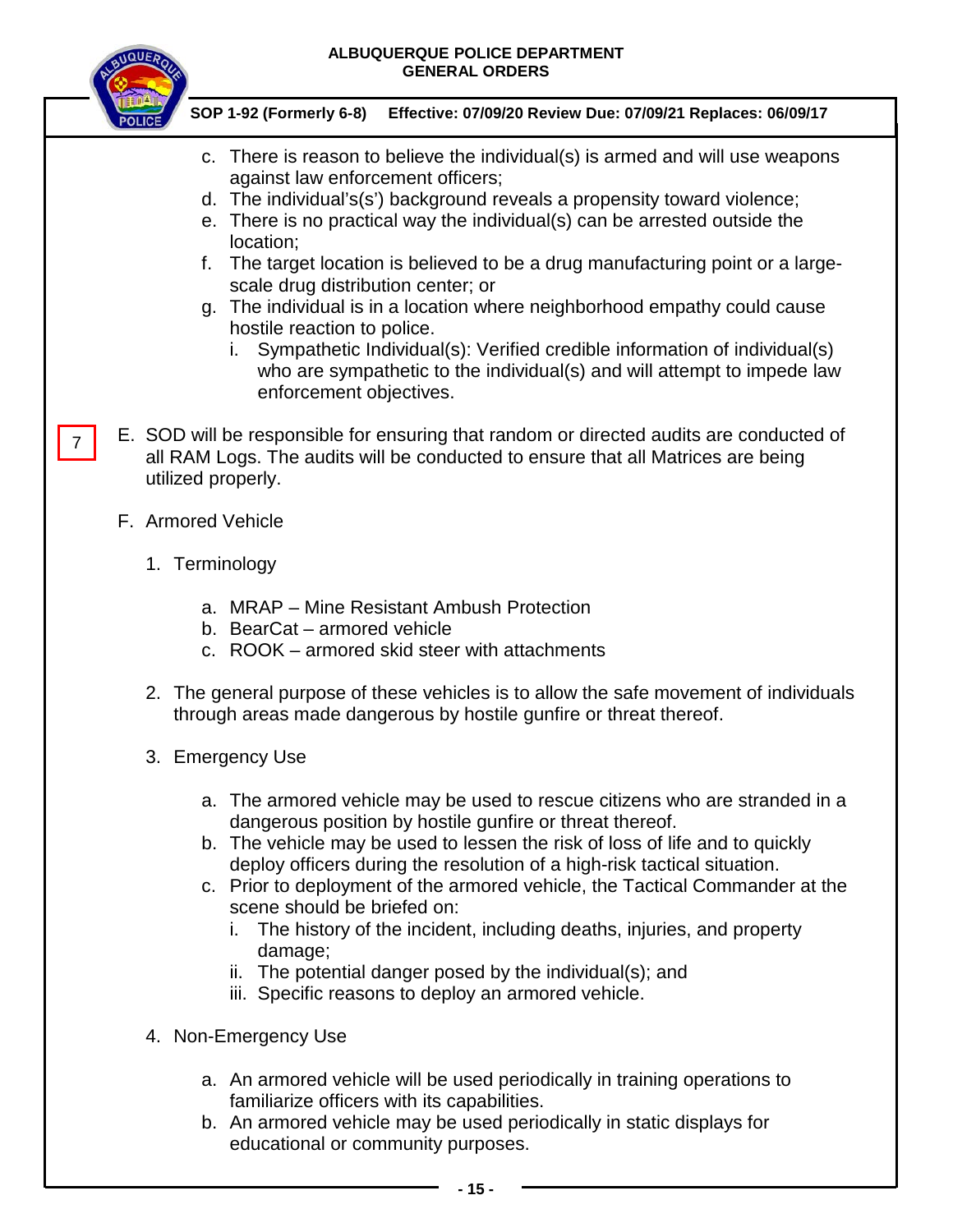|   | <b>ALBUQUERQUE POLICE DEPARTMENT</b><br><b>GENERAL ORDERS</b>                                                                                                                                                               |
|---|-----------------------------------------------------------------------------------------------------------------------------------------------------------------------------------------------------------------------------|
|   | SOP 1-92 (Formerly 6-8)<br>Effective: 07/09/20 Review Due: 07/09/21 Replaces: 06/09/17                                                                                                                                      |
| 6 | c. Use of an armored vehicle for either of the above two non-emergency<br>purposes must be approved by the Tactical Commander.                                                                                              |
|   | 5. Operational Procedures                                                                                                                                                                                                   |
|   | a. A police escort should be used when moving the MRAP armored vehicle.<br>b. The vehicle should have a Department radio on board during operation.<br>c. Travel routes should be chosen to minimize the impact on traffic. |
| 6 | 6. Armored vehicles will be deployed in emergency situations only at the<br>authorization of the Tactical Commander.                                                                                                        |
|   | 7. The vehicle will be operated in the safest manner possible consistent with the<br>situation at hand.                                                                                                                     |
|   | 8. Armored vehicles will only be driven by officers who have received proper training<br>in operating these vehicles.                                                                                                       |
|   | 9. Prior to returning the vehicle, it will be refueled to capacity and cleaned.                                                                                                                                             |
|   | 10. Any damage incurred as a result of operation of the vehicle will be reported, in<br>compliance with Department SOP.                                                                                                     |
|   | G. Dignitary Protection                                                                                                                                                                                                     |
|   | 1. To provide for the security and safety of visiting dignitaries, a written plan will be<br>developed for each visit. The Tactical Section Operations Plan will include the<br>following elements:                         |
|   | a. Situation: A brief description of the dignitary and the date of his or her<br>arrival;                                                                                                                                   |
|   | b. Policy: A description of the Department's commitment;<br>c. Command: Identify Tactical Commander, supervisor, officers, and their<br>responsibilities;                                                                   |
|   | d. Communications: Frequency to be used and provisions for an operator;<br>e. Logistics:                                                                                                                                    |
|   | i. Equipment to be carried by each officer;<br>ii. Staffing requirements;                                                                                                                                                   |
|   | iii. Designated ambulance service; and<br>iv. Designated wrecker service.                                                                                                                                                   |
|   | <b>Tactics and Deployment:</b><br>f.<br>i. Designation of post assignments;<br>ii. Location of command posts; and                                                                                                           |
|   | iii. Manning of command post and hours of operation.                                                                                                                                                                        |
|   | g. Personnel assignments attached to the plan for each location or motorcade<br>route.                                                                                                                                      |
|   | h. Escorts:                                                                                                                                                                                                                 |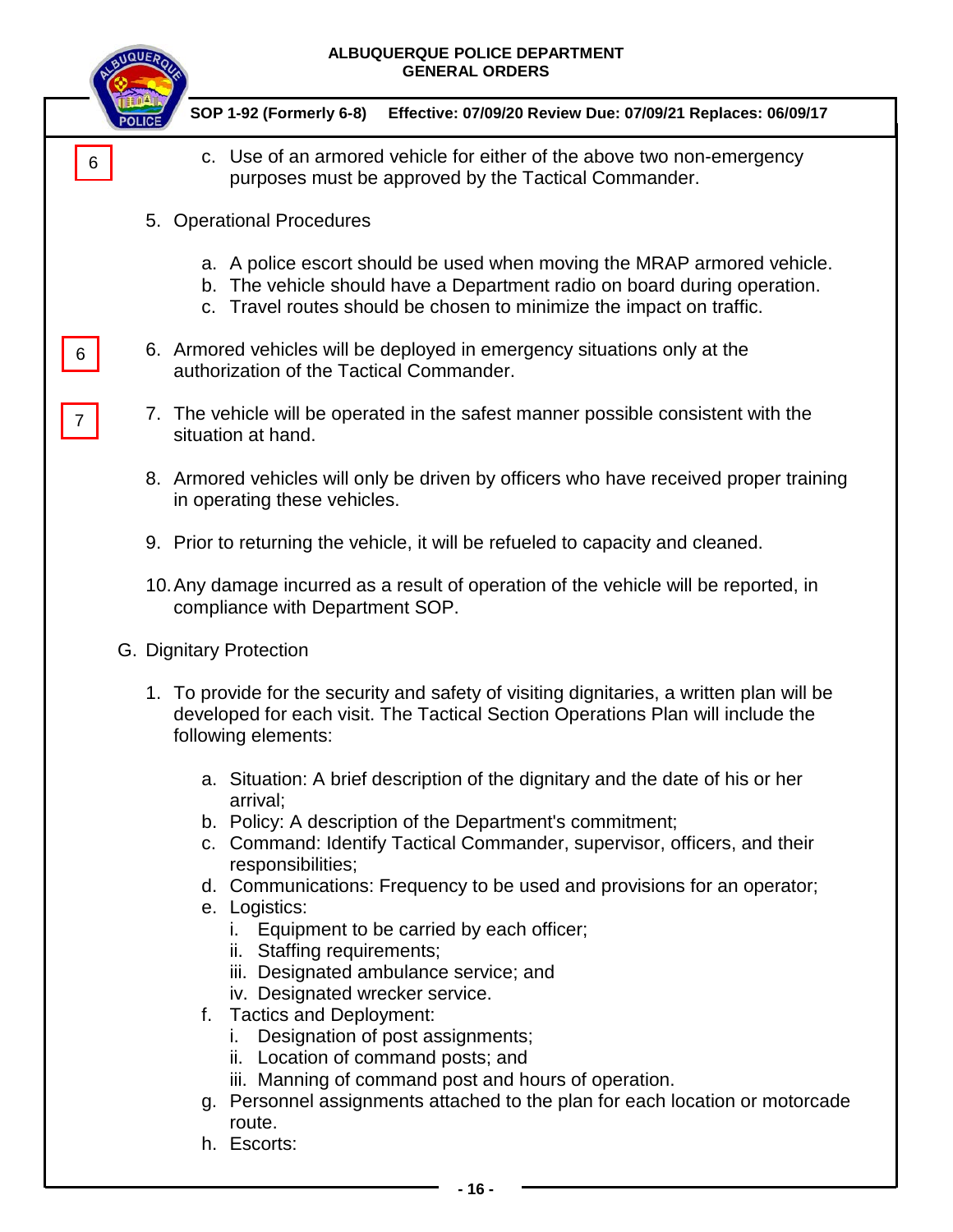

### **SOP 1-92 (Formerly 6-8) Effective: 07/09/20 Review Due: 07/09/21 Replaces: 06/09/17**

- i. Detailed explanation of routes to be used by the motorcade;
- ii. Alternate routes designed in advance of event;
- iii. Number and type of vehicles to be used; and
- iv. Escort routes to be assessed by a supervisor prior to the event.
- i. Medical Services:
	- i. Primary hospital to be used; and
	- ii. Arrangements for fire department, paramedic unit, or private ambulance.
- 2. As part of preparing and planning for hosting dignitaries, the following elements will be considered:
	- a. Equipment requirements: specialized vehicles, body armor, or other equipment;
	- b. Advance inspections of sites and facilities;
	- c. Liaison with Criminal Intelligence Unit for information; and
	- d. Coordination of operations within Department and with other agencies.
- H. Special Events Plan
	- 1. Special events, parades, and sporting events require advance planning to ensure public safety.
	- 2. A Tactical Section Operations Plan will be prepared, detailing the plan for each event. The plan will include the following components:
		- a. Situation:
			- i. A detailed explanation of the event to include dates of occurrences; and
			- ii. Any special problems anticipated, to include such things as large crowds, traffic.
		- b. Mission: Detailing the objectives of the Department;
		- c. Command: Designation of Tactical Commander and supervisors, with responsibilities;
		- d. Logistics:
			- iii. Equipment to be carried by each officer;
			- iv. Staffing requirements;
			- v. Designated ambulance service;
			- vi. Designated wrecker service; and
			- vii. Tactics and Deployment:
				- 1. Designation of post assignments;
				- 2. Location of command posts; and
				- 3. Manning of command post and hours of operation.
		- e. Personnel Assignments: Noted on annex attachments to the plan.

# **1-92-10 Crisis Negotiation Team (CNT)**

A. Purpose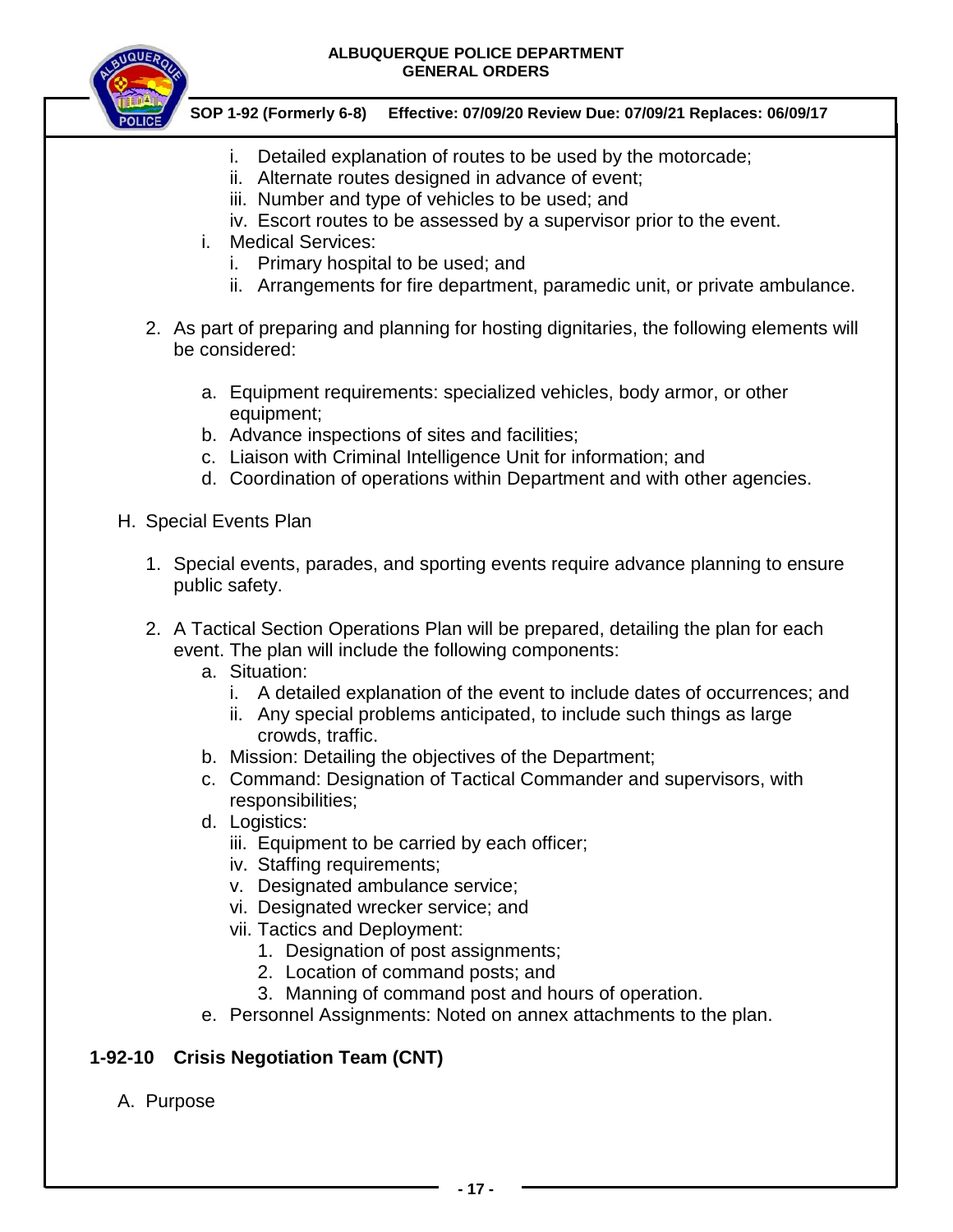

 **SOP 1-92 (Formerly 6-8) Effective: 07/09/20 Review Due: 07/09/21 Replaces: 06/09/17**

The purpose of CNT is to assist in safely resolving tactical activations in a manner that avoids unnecessary risk of harm to the individual of the crisis incident, victims, community, and officers.

- B. CNT Composition
	- 1. CNT is comprised of supervisors and officers who serve in an additional/collateral duty capacity. They are specialists who focus on, and employ, verbal de‐escalation techniques in an effort to reasonably and safely defuse dangerous, life threatening situations or specific crisis incidents.
	- 2. CNT is comprised of a minimum of one (1) CNT Team Leader Sergeant, Primary Negotiator, Coach, Scribe, and Equipment Officer.
- C. CNT Members
	- 1. The CNT Lieutenant's duties include:
		- a. Develop and implement CNT training curricula and lesson plans.
		- b. Coordinate CNT training schedules, including annual, semiannual, and joint training exercises.
		- c. Coordinate and work with crisis negotiation teams from federal, state and local law enforcement agencies.
	- 2. CNT Team Leader Sergeant's duties include:
		- a. Develop and implement CNT training curricula and lesson plans.
		- b. Coordinate CNT training schedules, including annual, semiannual, and joint training exercises.
		- c. Coordinate and work with crisis negotiating teams from federal, state and local law enforcement agencies.
	- 3. CNT Officers and Team Members must:
		- a. Be in a non‐probationary status as of the date of application.
		- b. Successfully complete enhanced crisis intervention training, or be scheduled to participate in such training during the next scheduled crisis intervention certification course. Successful completion of this training course is a prerequisite for final selection as a CNT member.
		- c. Successfully complete oral board interview. The oral board will consist of, at a minimum, one CNT supervisor, one primary negotiator, one secondary negotiator and a Tactical Supervisor or team leader.
		- d. Successfully completed a term as a scribe or intern. This requirement does not apply to officers who have previously served in a CNT capacity.
	- 4. Team Leaders' Selection and Responsibilities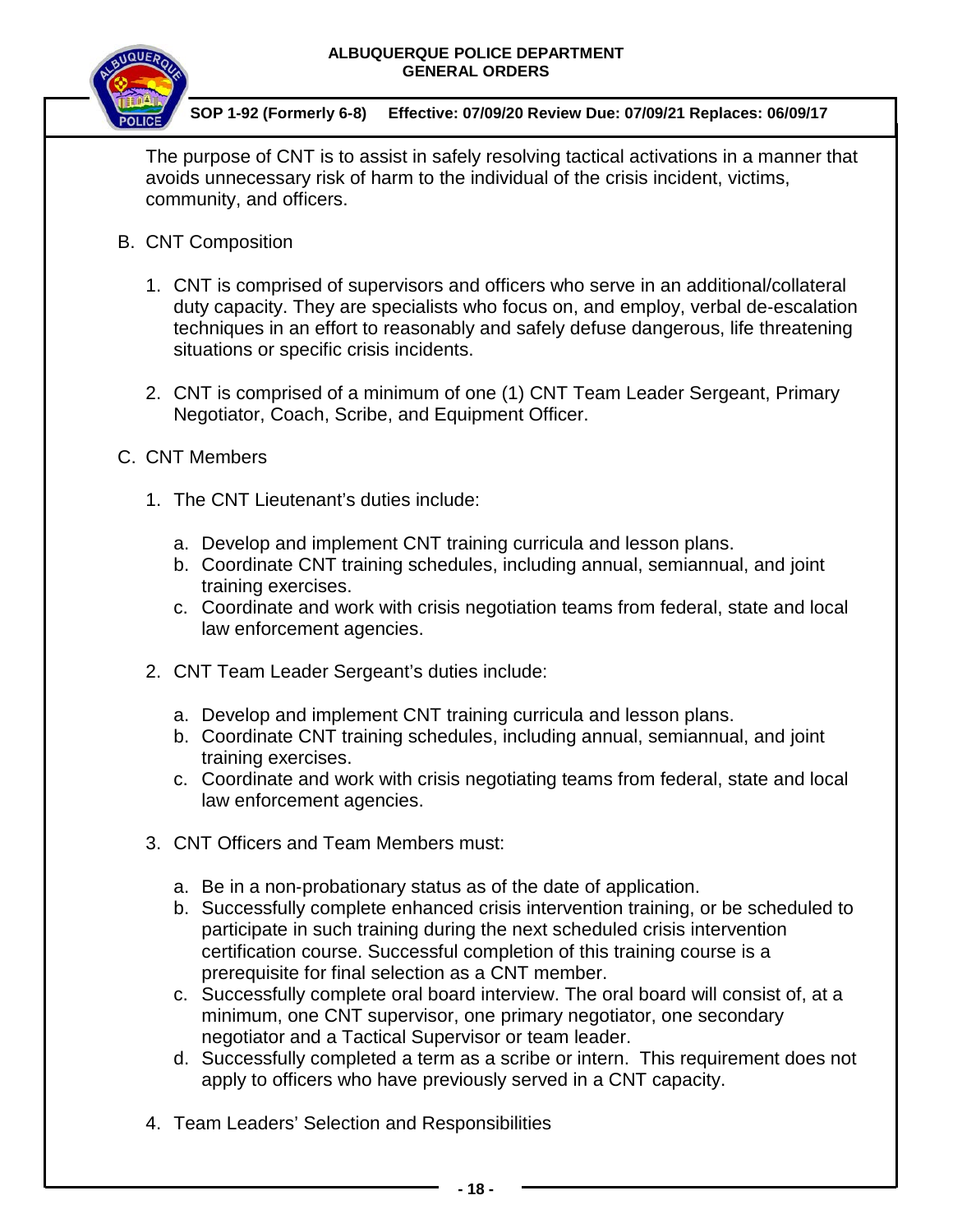

- a. Probationary Status for Team Leader
	- i. Newly selected team leaders will serve a six-month probationary period after they have been selected.
	- ii. Newly selected team leaders will be placed in a scheduled on-call status and will respond to CNT activations and complete the assignments and responsibilities of a team leader.
	- iii. Newly selected team leaders will perform the responsibilities of a team leader, including participating in all required monthly and quarterly training, as well as CNT practical exercises.
- b. Successful Completion of Probationary Period by a Team Leader
	- i. Upon completion of the six-month probationary period, the CNT board will meet and evaluate the newly selected team leader's performance during the CNT training, CNT practical exercises and SWAT activations. This evaluation will assess and determine if the newly selected team leader demonstrated the required knowledge, skill and ability to successfully and effectively perform the duties and responsibilities of a team leader.
	- ii. The probationary team leader will no longer be considered probationary when the CNT board determines that the probationary team leader has successfully completed the probationary process and that he or she possesses the ability to successfully and effectively perform the responsibilities of a team leader.
- 5. Team Members' Probationary Status and Selection
	- a. Probationary Status for CNT Member
		- i. Newly selected team members will serve a six-month probationary period after their appointment.
		- ii. Newly selected team members will be placed on a scheduled on-call status and will respond to CNT activations as a team member in the role of a scribe, information resource officer/intern, as needed.
		- iii. Newly selected team members will be assigned and expected to perform the responsibilities of a CNT member. These responsibilities may be assigned by the team leader and will include participation in all required monthly or quarterly training and CNT activation practical exercises.
	- b. Successful Completion of Probation for Team Member
		- i. The CNT board will meet upon the completion of the team member's sixmonth probationary period to evaluate the team member's performance during the CNT training, CNT practical exercises and SWAT activations. The CNT board evaluation will determine if the newly selected team member demonstrated the required knowledge, skill, and abilities to perform the duties and responsibilities of a CNT member.
		- ii. Should the CNT board determine that the newly selected team member successfully completed the probationary process, and as a result possesses the ability to perform the responsibilities of a CNT member, the newly selected team member's status will be changed from probationary to non-probationary.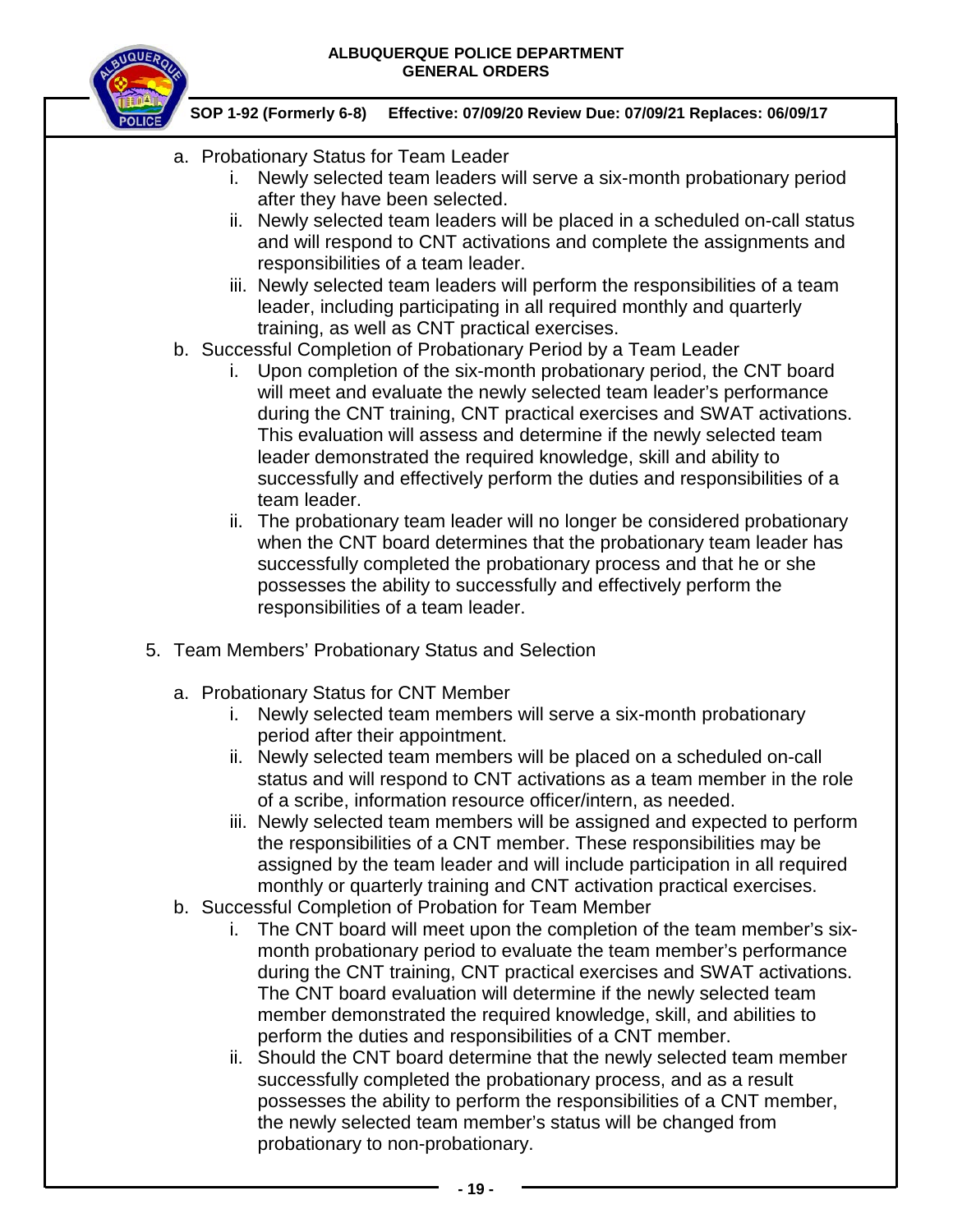

6

- D. Psychological Evaluation
	- 1. All CNT personnel will submit to a yearly psychological evaluation.
- E. Responsibilities of CNT Members Upon Activation
	- 1. Team Leader Sergeant responsibilities include:
		- a. Contact on-call CNT members to advise them of the location of a crisis incident;
		- b. Ensure that all CNT members respond to the location of the activation;
		- c. Contact the Tactical Commander or Tactical Sergeant upon arriving to the location of a crisis incident;
		- d. Establish a mobile CNT command post at the scene;
		- e. Contact the Real Time Crime Center (RTCC) to initiate the receipt and dissemination of all information concerning the crisis incident and tactical activation;
		- f. Assign duties and responsibilities to CNT members and ensure completion of assigned duties;
		- g. Monitor and provide the necessary responses to tactical team and Field Services radio transmissions;
		- h. Provide CNT input during joint Field Services Bureau, tactical and CNT debriefing of a crisis incident;
		- i. Provide the Tactical Commander or their representative with the tactical activation sheet, scribe log, reports, photos of the board and all other related paperwork within forty-eight (48) hours of the crisis incident being resolved;
		- j. Maintain primary responsibility for all CNT related activities during the course and scope of the crisis incident activation;
		- k. Provide a self-assessment of CNT activities to the Tactical Lieutenant. The Tactical Lieutenant will address any concerns or deficiencies of CNT during the activation in the AAR; and
		- l. In the event that a tactical activation is cancelled prior to CNT arriving, the CNT team leader Sergeant will still arrive on scene and meet with the Tactical Commander to be briefed.
	- 2. Primary Negotiator responsibilities include:
		- a. Responsible for direct communication with the individual in crisis, to include all oral, electronic, or written contact; and
		- b. Coordinate with the team leader Sergeant on appropriate responses to the individual in crisis, negotiate tactics and strategies intended to de‐escalate, and diffuse the situation.
			- i. Debrief the individuals involved in the crisis incident.
	- 3. Secondary Negotiator responsibilities include:
		- a. Gives public announcements from the BearCat;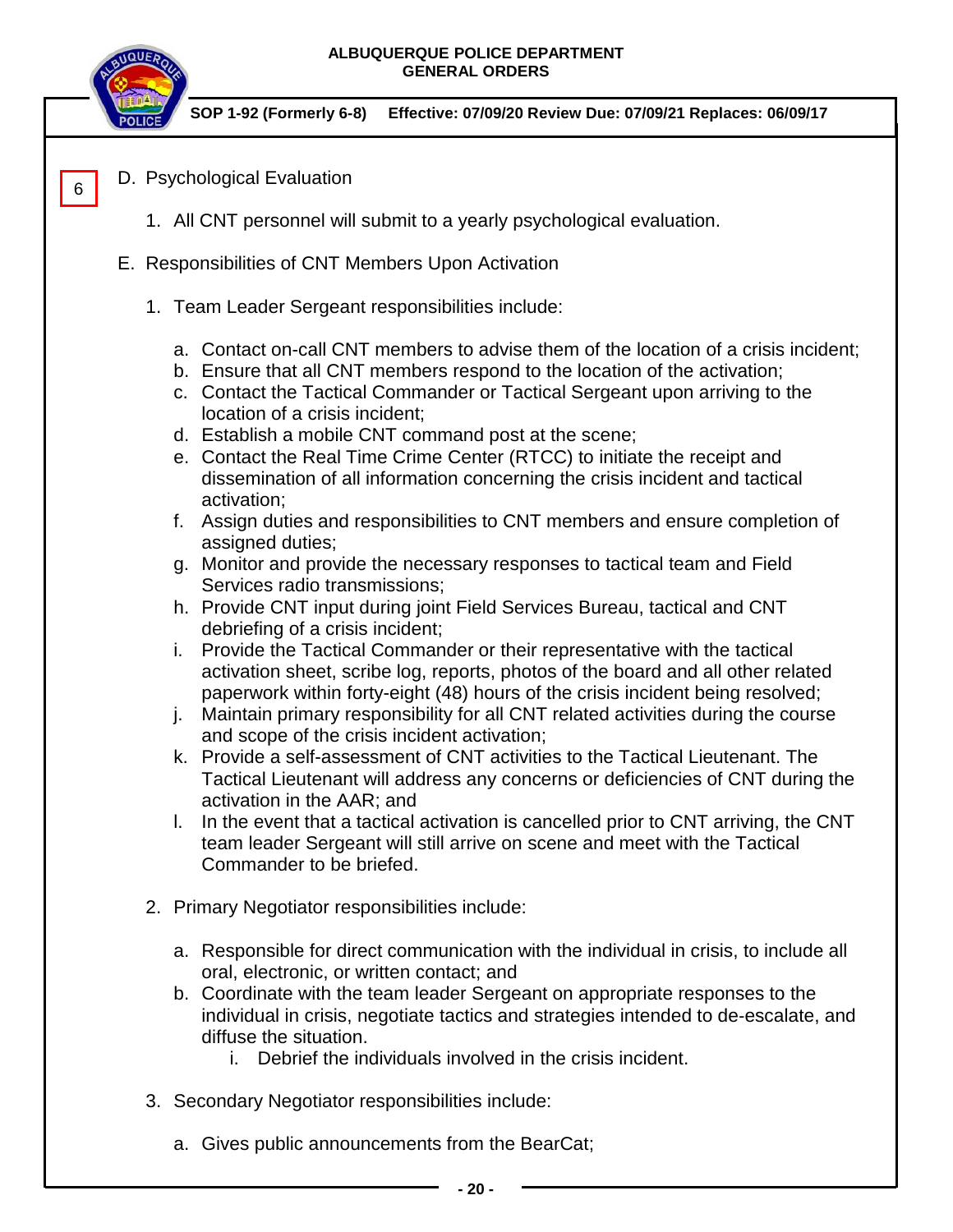

- b. Serves as a highly trained communicator, in the event that the situation develops into a face-to-face negotiation;
- c. Provides surrounding neighbors/neighborhoods with public service announcements during the course of an activation; and
- d. Provides public service information to surrounding neighbors and neighborhoods, as appropriate, at the conclusion of an activation.
- 4. Coach responsibilities include:
	- a. Trains to the level of a Negotiator;
	- b. Acts as a liaison and facilitator between the Negotiation Team and Primary Negotiator;
	- c. Channels pertinent information, questions, and directionality of the conversation to the Primary Negotiator;
	- d. Assists in the development of communication tactics, and provides moral support for the Primary Negotiator;
	- e. Controls access to the Primary Negotiator during the course of negotiations between the individual in crisis and the primary negotiator;
	- f. Maintains a record of telephonic contacts with the individual(s), as well as a summary of each telephonic communication between the individual(s) in crisis and the primary negotiator; and
	- g. Serves as the liaison between the Primary Negotiator and the CNT.
- 5. Scribe responsibilities include:
	- a. Keep a written or electronic record of the negotiations. These records will include the date, time, and demands made by the individual(s), any responses to those demands, and other significant negotiation tactics or strategies during the course of a crisis incident;
	- b. Keep a written or electronic record of relevant intelligence information provided to or obtained by the primary and secondary negotiators; and
	- c. Keep written or electronic records that may be used to supplement and/or complete a post activation de-briefing.
- 6. Equipment Officer responsibilities include:
	- a. Drive the mobile command post to a crisis incident activation scene;
	- b. Activate and maintain the electronic equipment utilized during the course of a crisis incident activation and any negotiations between the individual of the crisis incident and the primary and secondary negotiators;
	- c. Assist in gathering information and intelligence on the individual(s) involved in the crisis incident, to include the nature, background, or potential cause of the crisis; and
	- d. Assist with interviews of family, friends, witnesses, and any hostages released by the individual in crisis.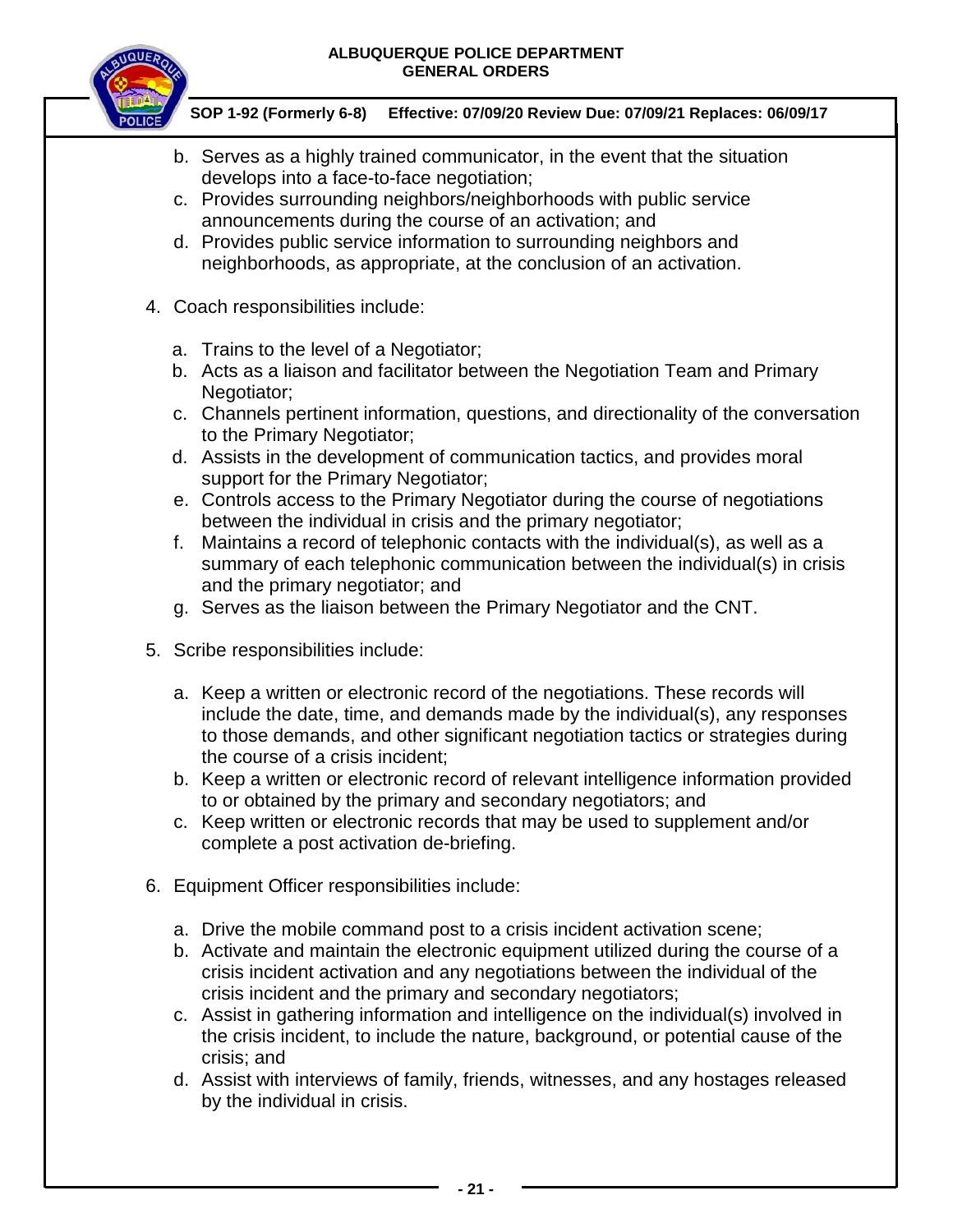

 **SOP 1-92 (Formerly 6-8) Effective: 07/09/20 Review Due: 07/09/21 Replaces: 06/09/17**

- 7. Behavioral Sciences Section (BSS) Mental Health Consultant responsibilities include:
	- a. Provides analysis and on-scene consultation to CNT primary and secondary negotiators and CNT members during the course of a crisis incident activation; and
	- b. Provides analysis and on-scene consultation to the Tactical Commander during an activation.

## F. Procedures

1. The CNT will employ reasonable and safe techniques in an effort to de‐escalate crisis situations requiring a tactical activation or responding to individuals who are in crisis in an elevated position (i.e., threatening to jump from a bridge or building where a full tactical activation would not meet the threat assessment or matrix). The techniques will include, among other things, crisis and individual assessment, verbal de‐escalation techniques, crisis/suicide intervention, active listening, and non-threatening, nonjudgmental communication intended to reduce tension, lower rising emotions, and calm the individual(s) and crisis situation.

## G. Deployment

- 1. Trained, on‐call CNT personnel will be deployed to attempt to resolve crisis incidents requiring tactical activation, including, but not limited to:
	- a. Hostage incidents;
	- b. Barricaded individuals that meet the criteria of SOP 2-20 Hostage Situations, Barricaded Individuals, and Tactical Threat Assessments;
	- c. Sniper situations;
	- d. Execution of search or arrest warrants in exigent circumstances;
	- e. Major disturbances at jails or detention facilities; and
	- f. Mass civil disturbances or demonstrations.
- 2. Whenever SWAT is activated and deployed to respond to a situation, CNT is used in conjunction with SWAT.
- 3. At the discretion of the on-scene supervisor, trained on‐call CNT personnel may also respond to individual(s) who are in crisis at an elevated position (i.e., threatening to jump from a bridge or building, where a full tactical activation would not meet the threat assessment or matrix).
	- a. CNT response to this request will be approved through the Tactical Commander or Special Operations Division (SOD) Commander only after the Crisis Intervention Unit Detective has been contacted and has responded to the scene.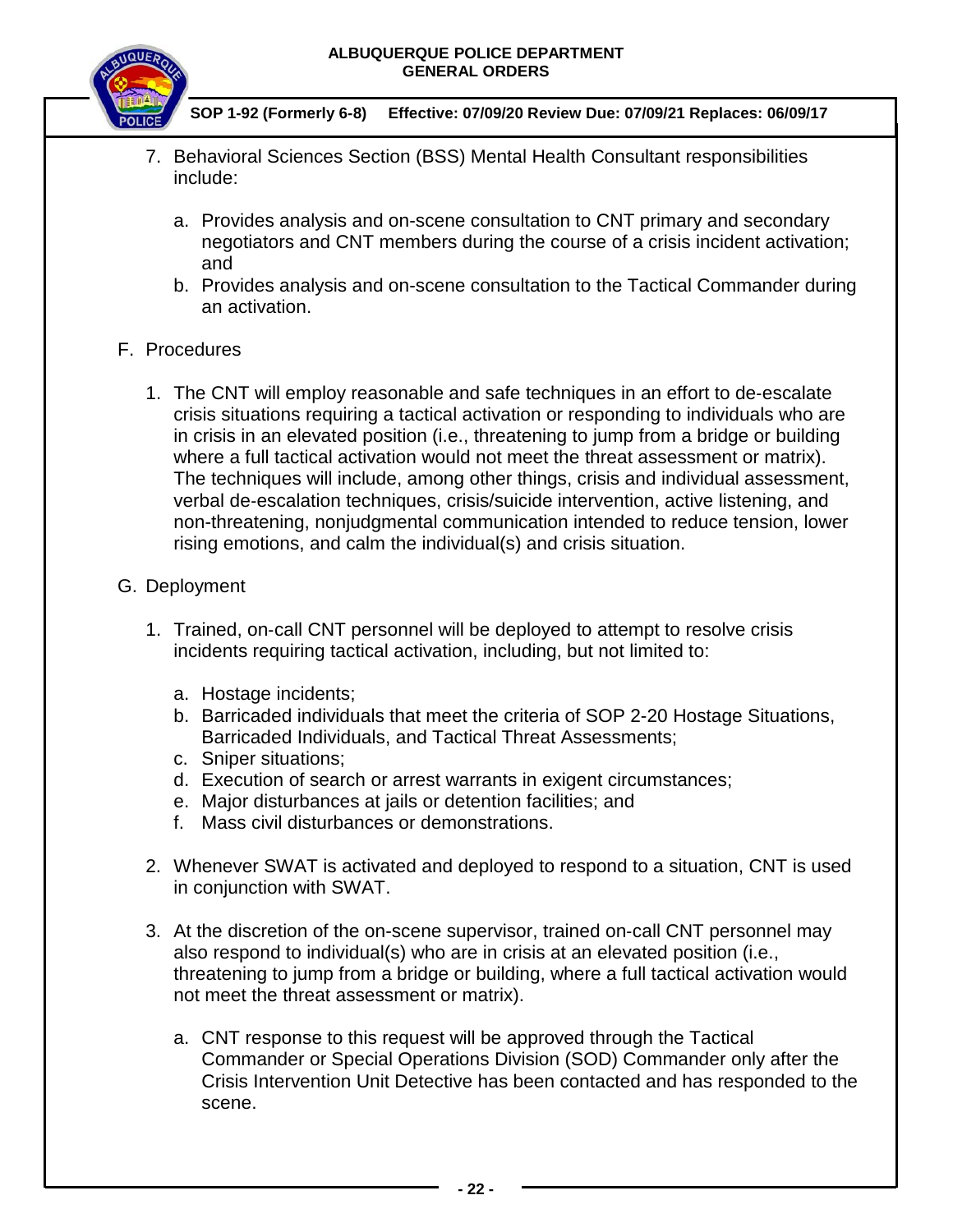

7

5

7

N/A

6

7

 **SOP 1-92 (Formerly 6-8) Effective: 07/09/20 Review Due: 07/09/21 Replaces: 06/09/17**

b. Response will not be considered a tactical activation but only another resource to assist units in these types of situations. Incident command is maintained by the Incident Commander at the scene and not the Tactical Section.

## **1-92-11 Tactical Emergency Medical Support (TEMS)**

- A. TEMS Rules and Responsibilities
	- 1. TEMS will be primarily responsible for supporting the Tactical/Open Space Section in resolving situations requiring a tactical emergency medical response. TEMS will respond to all tactical activations, or when requested by the EOD Sergeant to EOD activations at the direction of the Tactical Commander.
	- 2. At the direction of the Tactical Commander, TEMS may be utilized for the following assignments:
		- a. Public events involving significant numbers of spectators;
		- b. Dignitary protection details; and
		- c. As requested by the Chief of Police or designee.
	- 3. TEMS personnel will not be used as part of the entry team during SWAT activations or as supplemental personnel during tactical activations. TEMS personnel will not perform any duties not part of the TEMS' job description.
	- 4. TEMS personnel will maintain communication with the supervisor or team members while on assignment.
	- 5. TEMS personnel will communicate by using the call number assigned to them, or be properly logged on to the KDT system.
	- 6. TEMS personnel will not discuss mission assignment details with personnel not assigned to the team.
	- 7. TEMS personnel are expected to keep themselves in good physical condition.
	- 8. TEMS personnel will provide their supervisor a written inventory of property (Departmental and personal) that is carried in their assigned vehicle.
	- 9. TEMS personnel will immediately report any loss of Department property to their supervisor so that it can be replaced.
	- 10.Any violation of the rules set forth above will result in disciplinary action and/or removal from TEMS.
	- 11.TEMS personnel will be prepared to stand for formal and informal inspections of their person and equipment upon request by their supervisor.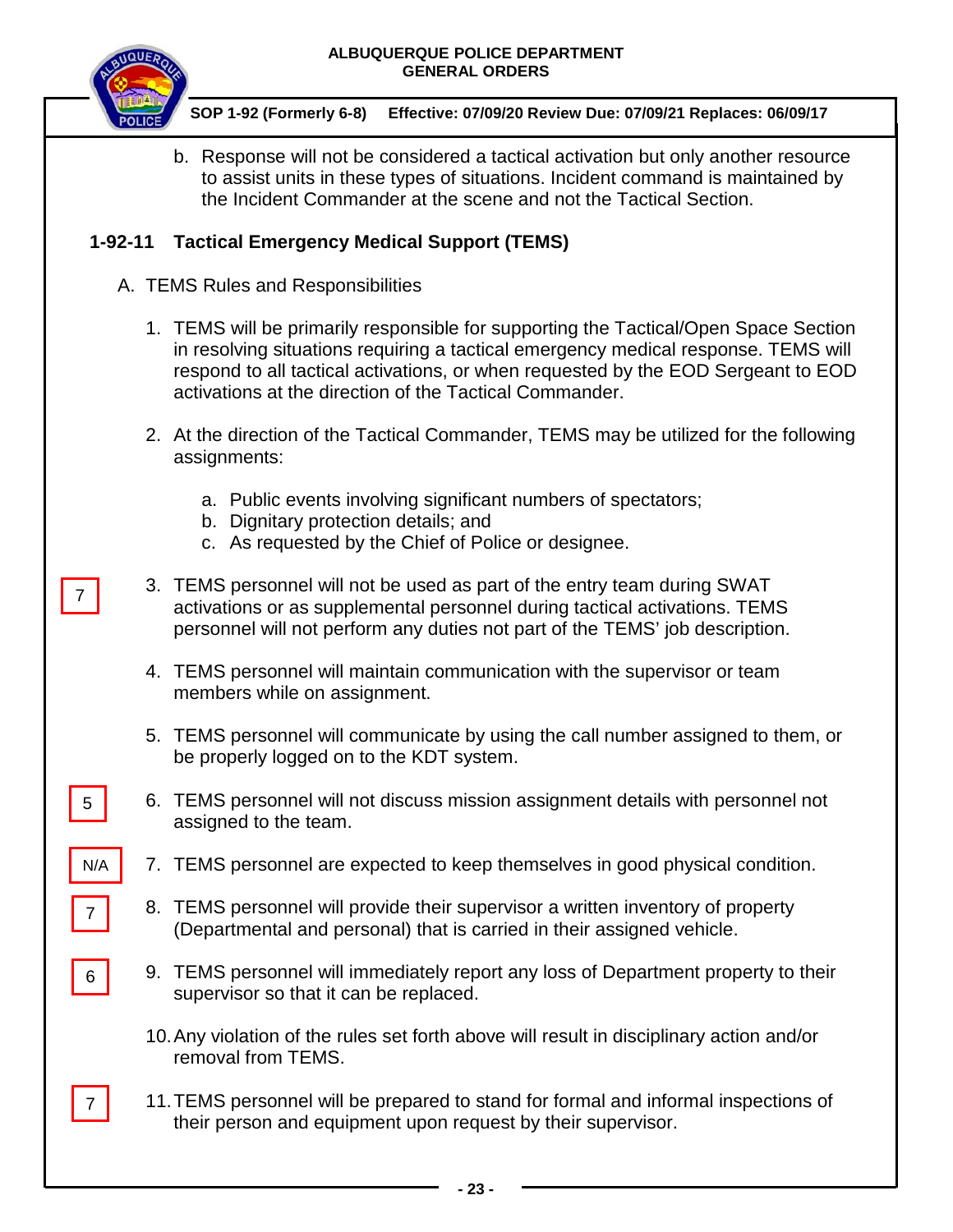

 **SOP 1-92 (Formerly 6-8) Effective: 07/09/20 Review Due: 07/09/21 Replaces: 06/09/17**

- B. TEMS Organization
	- 1. The Tactical Commander will oversee TEMS supervisors and officers. The TEMS will be comprised of a medical director/physician, one collateral EMT-B certified supervisor, and collateral EMT-B certified officers.
	- 2. Medical Director
		- a. The Medical Director for TEMS will be a residency trained, board certified emergency medicine physician who has completed an Emergency Medical Services (EMS) fellowship. The Medical Director will respond to call-outs and attend training days when available. The Medical Director will provide both direct and indirect care while functioning as the onsite Medical Control and Emergency Physician (MCEP). The MCEP will coordinate with local EMS/Fire Services to provide safe and effective care to those individuals that are injured during tactical activations.
	- 3. TEMS Supervisor duties shall include, but are not limited to the following:
		- a. The TEMS Supervisor shall be directly responsible to the Tactical Commander.
		- b. The TEMS Supervisor shall be assigned to TEMS on a voluntary basis only;
		- c. The TEMS Supervisor shall be prepared to work alone if required;
		- d. The TEMS Supervisor shall maintain a professional working relationship with other members of TEMS as well as members of other Divisions of the Department in the interest of a coordinated police effort;
		- e. The TEMS Supervisor shall be responsible for the on-call schedule and ensure it is distributed to all other TEMS Officers;
		- f. The TEMS Supervisor shall be responsible for personnel reporting to their assignments properly equipped and on time;
		- g. The TEMS Supervisor shall maintain an up-to-date list of phone numbers and addresses of team members; and
		- h. The TEMS Supervisor shall be responsible for training subordinates in leadership in the event of their absence.

# C. Training

- 1. All TEMS personnel will participate in required department in-service training.
- 2. Once a year, TEMS officers will participate in the Department's physical assessment to ensure that each officer meets the threshold performance requirements.
	- a. Personnel failing to meet minimum standards will be given three months to successfully complete the test. If the agility test is failed the second time, the officer will be removed from the team.
		- **- 24 -**

6

7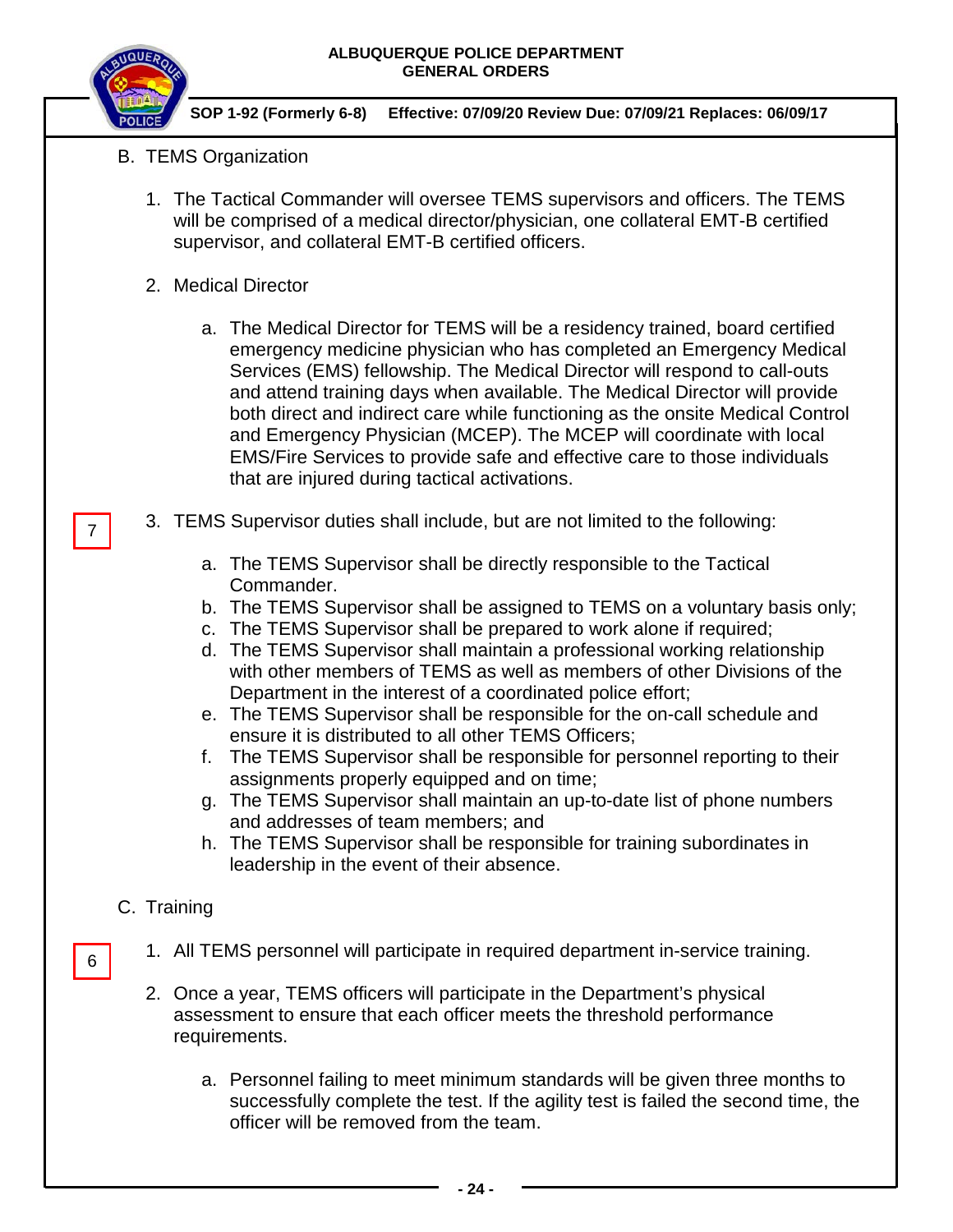

 **SOP 1-92 (Formerly 6-8) Effective: 07/09/20 Review Due: 07/09/21 Replaces: 06/09/17**

- b. TEMS officers must complete each category of the assessment with a minimum rating of sixty percent (60%).
- c. TEMS officers will be allowed to re-test within three months of failing a physical fitness assessment. If TEMS officers do not comply with standards within three months, they will be removed from TEMS, unless there is a documented injury.
- 3. TEMS will be required to attend monthly specialized training or any other training as directed by the SOD Commander.
- 4. All personnel will maintain proficiency with their assigned weapons.
	- a. TEMS officers will be required to maintain proficiency on all assigned weapons in accordance with SOP 2-3 Firearms and Ammunition Authorization.
	- b. At a minimum, TEMS officers will be required to maintain a current NM EMT License and continuing medical education as set by State requirements.

# D. Uniform

- 1. TEMS will follow the same uniform requirements as the Tactical Section. Refer to the Uniform Policy.
- E. Cooperation and Coordination
	- 1. TEMS personnel within the inner perimeter will function to allocate, manage, and provide intelligence to responding Fire/EMS services at the outer perimeter. Albuquerque Fire Rescue (AFR) personnel will remain on scene to transport officers in need of hospital medical care and coordinate Albuquerque Ambulance Service transport for non-city employees. Information provided will be:
		- a. Ingress/egress routes;
		- b. Number of victims;
		- c. Nature of injuries;
		- d. Need for additional resources; and
		- e. Threat assessment.
	- 2. When possible, the supervisor in charge of the operation will attend the appropriate briefing sessions in the concerned area command. Care must be used when disseminating information so that the integrity of the mission is not compromised.
- F. Requirements and Selection
	- 1. Must maintain all medical licenses and certifications to include but not limited to:
		- a. NM Medical License/EMT License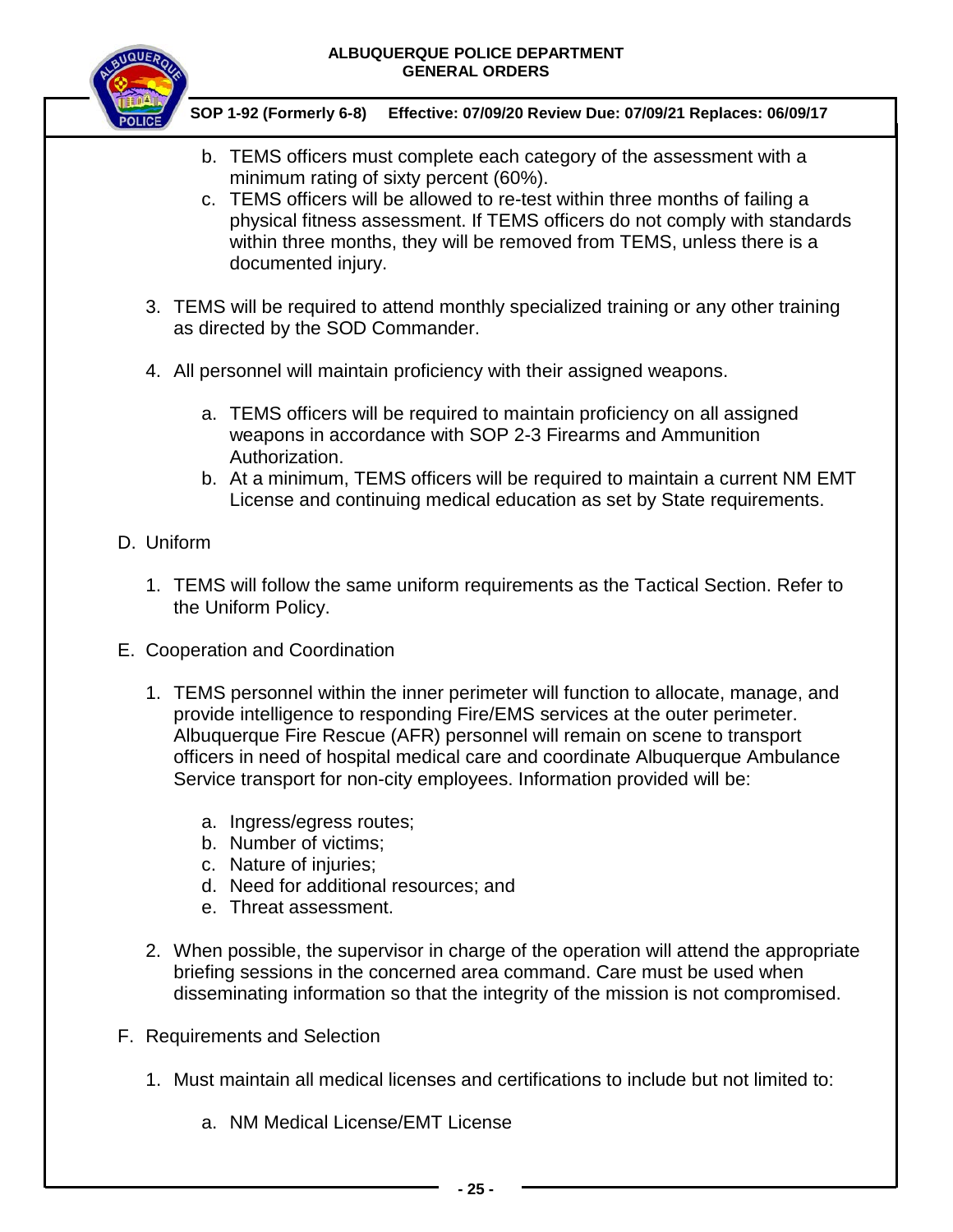

7

### **SOP 1-92 (Formerly 6-8) Effective: 07/09/20 Review Due: 07/09/21 Replaces: 06/09/17**

- 2. Maintain Yearly Continuing Medical Education:
	- a. Meet the approval of the Tactical Section Sergeants, Commander and Medical Director.
	- b. Must be willing to be on an on-call status.
	- c. Candidate must be willing to adjust hours and workdays to fit the needs of the Department. The candidate must be willing to purchase additional uniforms required for the job and must stay in good physical condition.
- 3. EMTs will follow Bernalillo County EMS Protocols.

# **1-92-12 Use of Explosive Entries**

- A. When the safety of team members and/or the public is in jeopardy, and/or when entry into a fortified structure is not feasible through other means, the Tactical Commander may authorize the use of explosive breaching charges to enter the structure.
- B. This SOP is the standing document for the Special Weapons and Tactics Breaching Program/Team and will not be superseded by other Tactical Section SOPs.
- C. The Breaching Team Leader will be responsible for supervising and directing the Breaching Program/Team.
- D. SWAT Sergeants will obtain authorization from the Tactical Commander prior to deploying any explosive breaching charge.
- E. Criteria for Using Explosive Breaching Charges
	- 1. Explosive breaching charges can be used in situations when penetrating structural fortifications is urgently needed to preserve the lives and the safety of all persons, such as those in hostage situations.
	- 2. With the approval of the Tactical Commander, explosive breaching charges can be used in high-risk warrant services when fortifications cannot be safely breached by conventional means and when there is a reasonable threat of violence against officers.
	- 3. Prior to utilizing explosive breaching charges, alternate methods of forced entry will be evaluated.
- F. Procedures for Using Explosive Breaching Charges
	- 1. Construction of Charge:
		- a. The explosive charge will be designed, built, placed, and initiated only by breaching team personnel after consulting with the on-scene Tactical Commander.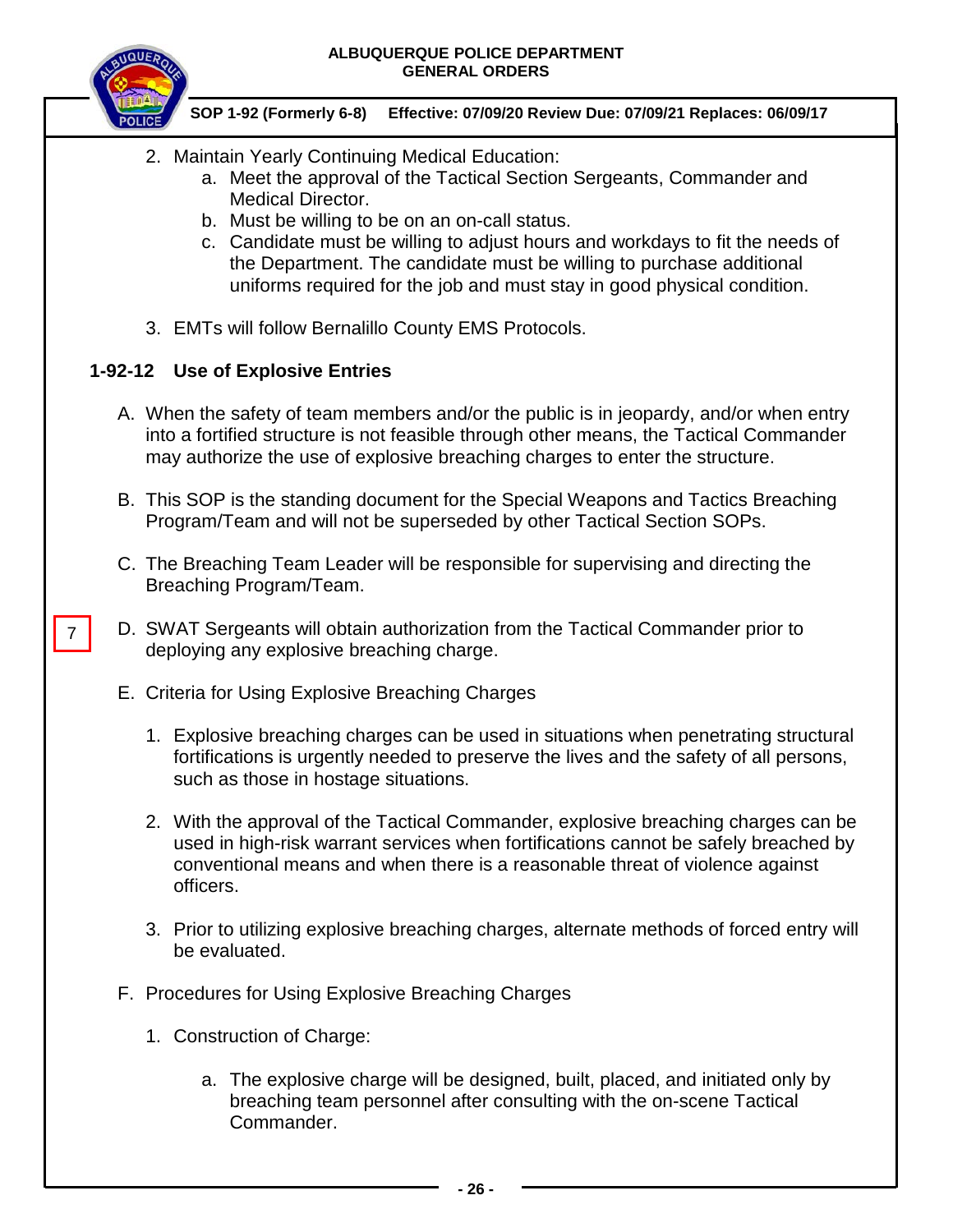|    | ALBUQUERQUE POLICE DEPARTMENT<br><b>GENERAL ORDERS</b>                                                                                                                                                                                                                           |
|----|----------------------------------------------------------------------------------------------------------------------------------------------------------------------------------------------------------------------------------------------------------------------------------|
|    | SOP 1-92 (Formerly 6-8)<br>Effective: 07/09/20 Review Due: 07/09/21 Replaces: 06/09/17                                                                                                                                                                                           |
|    | b. Only charges which have been successfully tested for the specific<br>application will be utilized.                                                                                                                                                                            |
| 6  | 2. Only trained breaching team personnel are authorized to build, test, and utilize<br>explosive breaching charges unless exigent circumstances exist, as outlined in<br>"Use of EOD Technicians" below.                                                                         |
|    | 3. Use of Explosive, Breaching Trained and Certified Officers:                                                                                                                                                                                                                   |
|    | a. An explosive, breaching trained and certified officer will place and detonate<br>the charge. They may utilize the appropriate explosive breaching charge,<br>after advising the Tactical Commander in each circumstance.                                                      |
|    | G. Periodically, as determined by the Tactical Commander, EOD will train with SWAT<br>and K9 on explosive breaching operations.                                                                                                                                                  |
|    | H. EOD technicians will conduct render safe procedures for misfires during explosive<br>breaching operations.                                                                                                                                                                    |
| ı. | Reporting                                                                                                                                                                                                                                                                        |
|    | 1. An explosive shot report will be completed for each explosive breaching, for both<br>practice and actual use.                                                                                                                                                                 |
|    | 2. For live operations only, photographs will be taken of the post-shot scene.                                                                                                                                                                                                   |
|    | 3. For live operations only, the explosive shot will be recorded in an incident report.                                                                                                                                                                                          |
|    | 4. Pre-shot photos will be taken only if doing so will not jeopardize the investigation or<br>safety of officers and citizens.                                                                                                                                                   |
|    | J. Security and Safety                                                                                                                                                                                                                                                           |
|    | 1. A secure perimeter will be in place to ensure that no persons are allowed in<br>dangerous proximity during the use of a breaching charge. The distance will be<br>determined by the type of charge. This will include evacuating people inside the<br>perimeter as necessary. |
|    | 2. During a live operation, the Tactical Lieutenant will request and maintain AFR<br>rescue and fire equipment on-scene during the utilization of a breaching charge in<br>order to provide fire and medical support.                                                            |
|    | K. Storing Explosives and Breaching Charges                                                                                                                                                                                                                                      |
|    | 1. All explosives will be stored in accordance with Bureau of Alcohol and Tobacco<br>Firearms & Explosives (BATF & E) regulations.                                                                                                                                               |
|    | - 27 -                                                                                                                                                                                                                                                                           |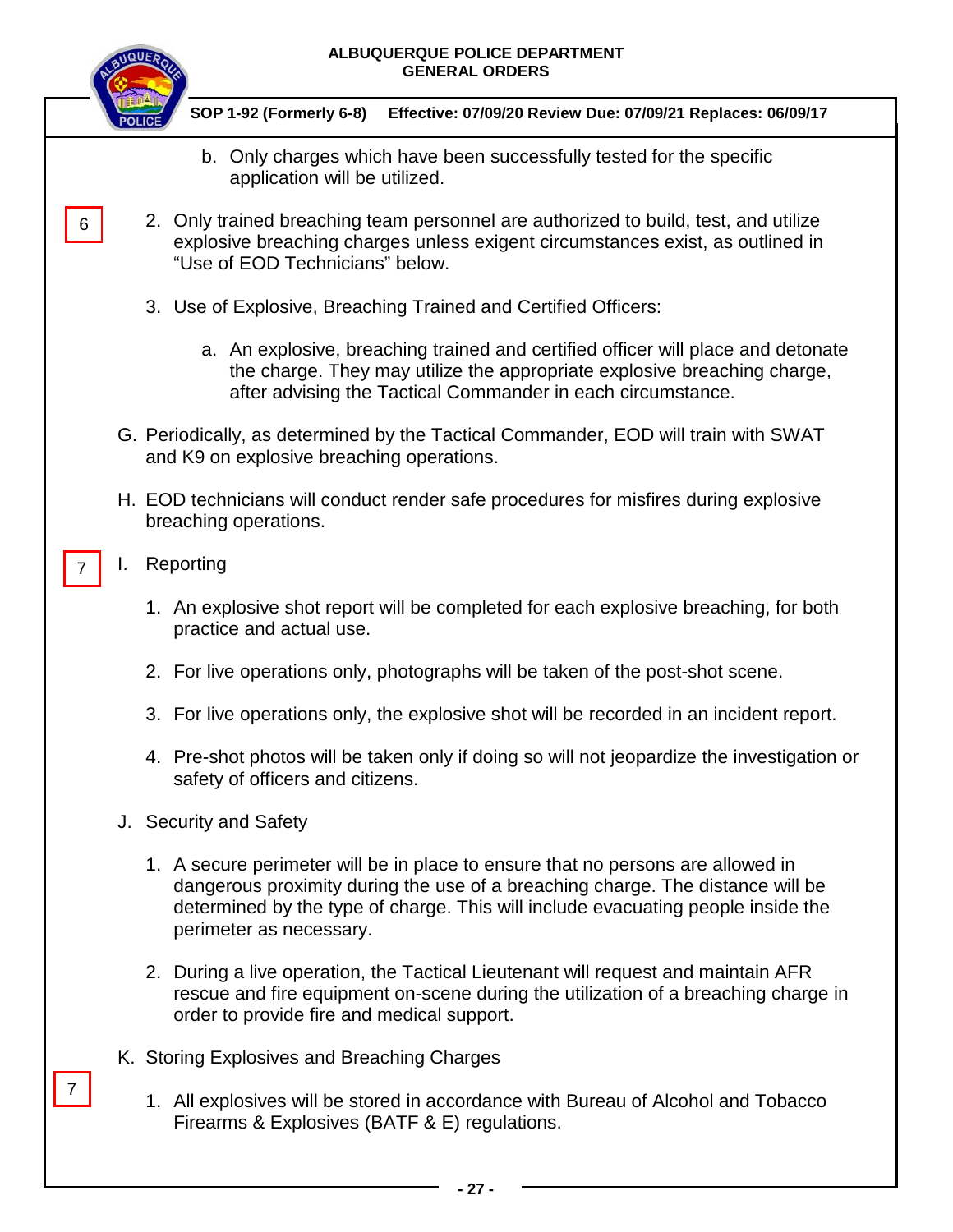

### **SOP 1-92 (Formerly 6-8) Effective: 07/09/20 Review Due: 07/09/21 Replaces: 06/09/17**

- 2. Detonators will be stored in non-shock sensitive containers and in an area separated from explosive breaching charges.
- L. Transportation of Explosives
	- 1. Transportation of explosives and charges will be in accordance with BATF & E standards, as administered by the BATF & E Albuquerque office.
- M. Research, Development and Testing of Explosive Breaching Charges
	- 1. Dual/redundant charge calculation sheets with pressure diagrams, photographs, and pertinent sketches will be completed prior to firing development charges.

## **1-92-13 Chemical Munitions and Noise Flash Diversionary Device (NFDD)**

A. NFDD

6

- 1. NFDDs will only be deployed by tactical personnel upon authorization from a Tactical Supervisor.
	- a. If there are exigent circumstances and a tactical officer has to react immediately to prevent harm to officers or civilians, then the tactical officer may deploy an NFDD without prior authorization from a Tactical supervisor.
	- b. When a tactical officer deploys an NFDD without prior authorization from a Tactical Supervisor due to exigent circumstances, the tactical officer will immediately notify a Tactical Supervisor when it is safe to do so, and the Tactical officer will comply with the documentation protocols set forth herein.
	- c. The deployment of all NFDDs will be documented. The documentation shall include:
		- i. A description of the reasons for deployment;
		- ii. A description of the exigent circumstances, if any, leading to the deployment of an NFDD without tactical supervisory authorization;
		- iii. The method of deployment;
		- iv. The effects of the deployment;
		- v. A description of any injuries or property damage resulting from the deployment; and
		- vi. An assessment of the outcomes of the deployment.
	- d. If an NFDD is deployed inside a structure or near a vehicle, or if using an NFDD causes injury, was reasonably expected to cause injury, or results in a complaint of injury, it shall be reported to and investigated by the Internal Affairs Force Division (IAFD) as a Level 2 use of force.
	- e. If using an NFDD results in serious physical injury, hospitalization, or death, it shall be reported to and investigated by IAFD as a Level 3 use of force.
	- f. NFDD deployments and structures:
		- i. NFDD deployments inside a structure are considered uses of force.
		- ii. If an NFDD is deployed outside a structure and is used as a means to gain the attention of an individual, it will not be considered a use of force.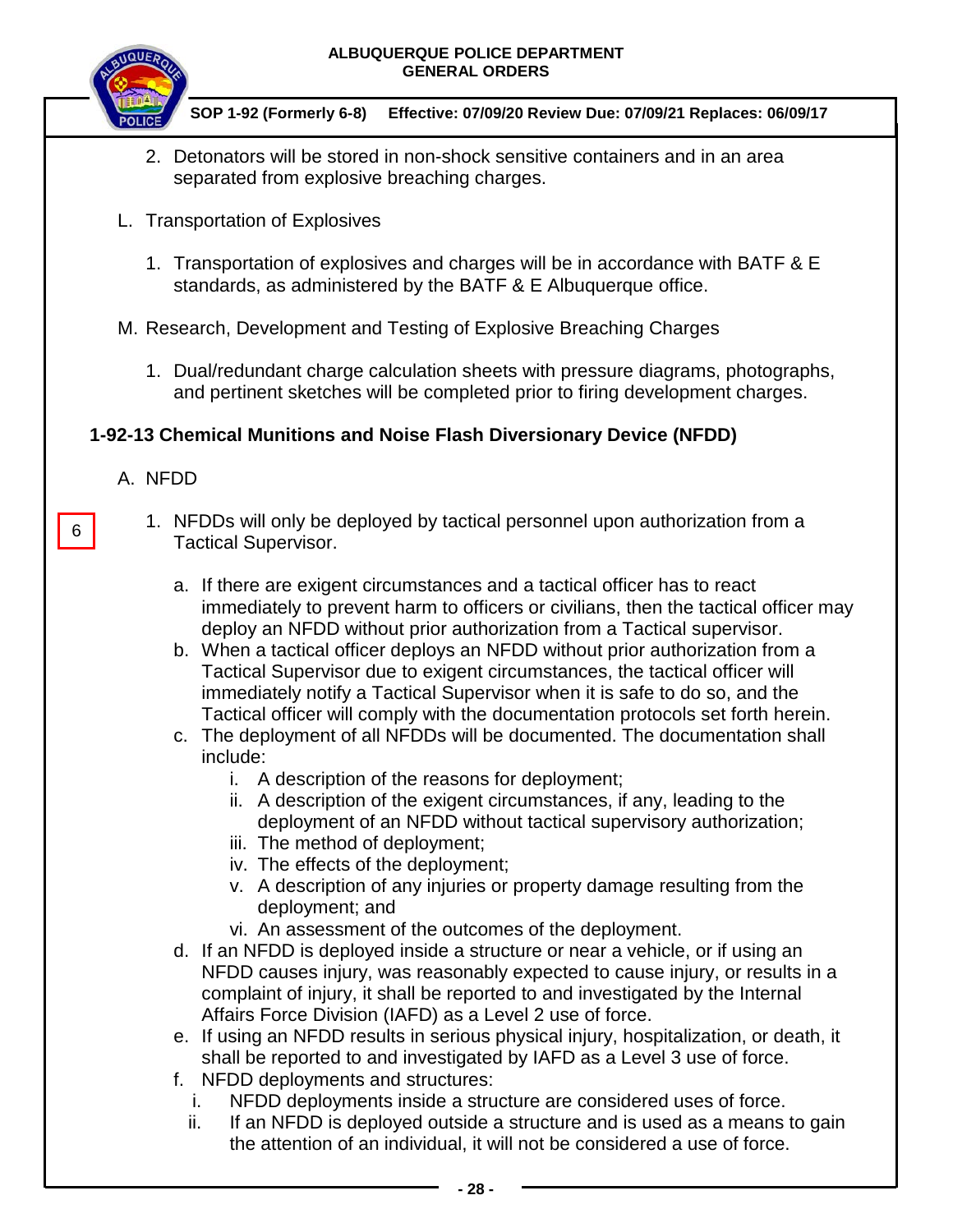

 **SOP 1-92 (Formerly 6-8) Effective: 07/09/20 Review Due: 07/09/21 Replaces: 06/09/17**

- g. NFDD deployments and vehicles:
	- i. NFDD deployments inside a vehicle are considered a use of force.
	- ii. NFDD deployments used near a vehicle are a use of force. If an NFDD is used as a means to gain the attention of an individual that is inside a vehicle or recreational vehicle, it shall not be deployed close enough for the pressure from the NFDD blast to affect the individual. Such a deployment will be considered a Level 1 use of force unless the individual complains of pain or exhibits signs or symptoms of pain.
	- iii. If the pressure from the NFDD blast causes the individual to complain of pain or exhibit signs or symptoms of pain, or if the pressure causes damage to the vehicle, the use of the NFDD shall be reported and investigated as a Level 2 or 3 use of force, based on the criteria above.
- h. SOD supervisors will investigate Level 1 uses and shows of force in accordance with SOP 2-57 Use of Force—Review and Investigation by Department Personnel.
- i. If an NFDD fails to detonate, EOD will be contacted immediately and will respond to employ render safe procedures.
- j. Even if the structure or vehicle is vacant, the deployment of an NFDD inside a structure or inside or near a vehicle will be reported and investigated as a use of force.
- B. Chemical Munitions

6

- 1. The following chemical munitions are used by the Department:
	- a. CS Tri-Chamber;
	- b. CS Triple Chaser;
	- c. CS Hand Ball;
	- d. OC Vapor Aerosol;
	- e. 40-mm Ferret Barricade Round, OC; and
	- f. 40-mm Ferret Barricade Round, CS.
- 2. The deployment of chemical munitions shall be considered, at a minimum, a Level 2 use of force and shall be reported to and investigated by IAFD. IAFD will determine whether the deployment was a Level 2 or Level 3 use of force as defined by SOP 2-53 Use of Force Definitions.
	- 3. Even if the structure is vacant, the deployment of a chemical munition inside or outside of a structure will be reported and investigated as a use of force.

# **1-92-14 Annual Retention Review**

- A. All Tactical Section team members will be subject to an annual review to ensure they meet the delineated criteria for their position.
- B. The annual review shall be comprised of: